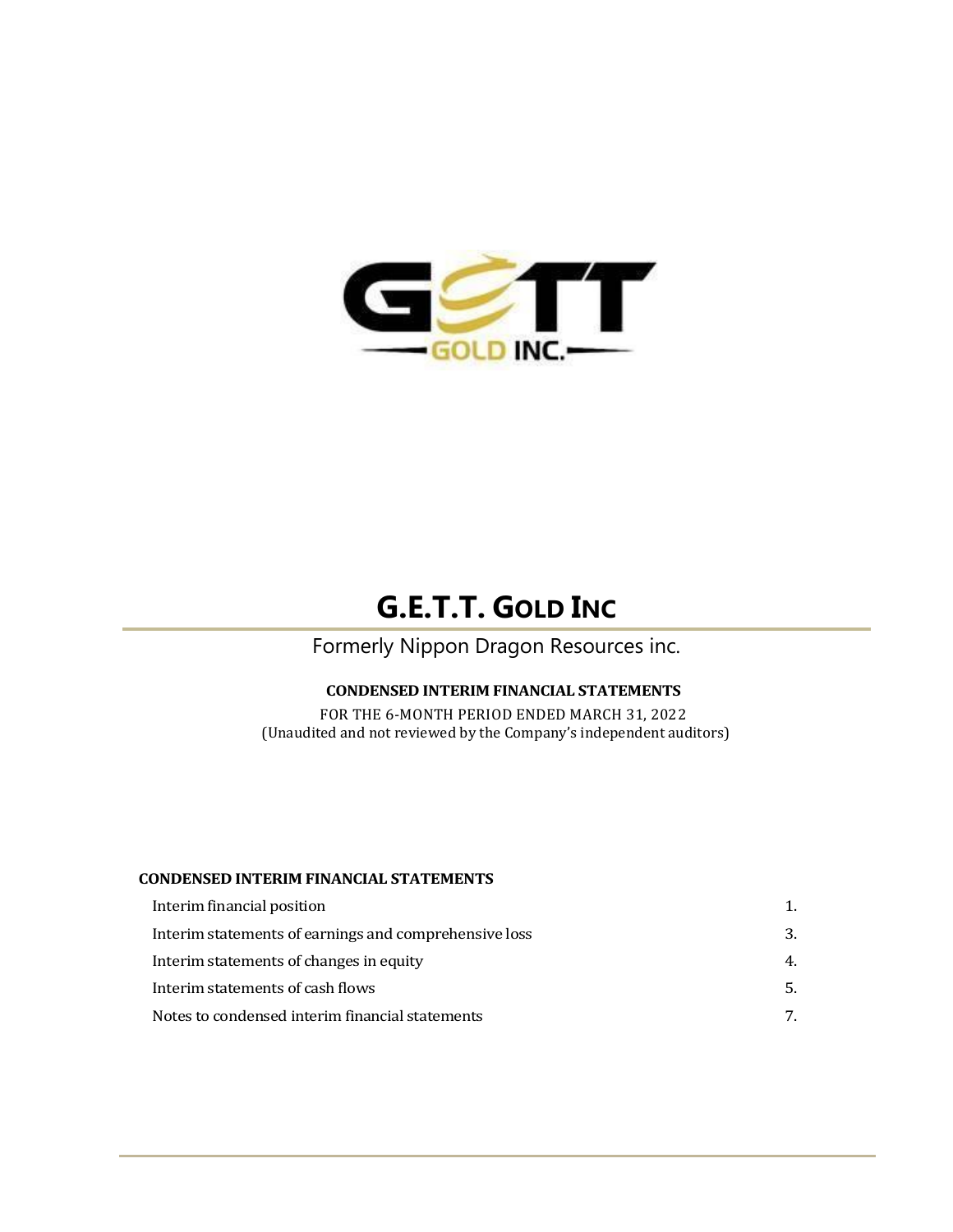# **G.E.T.T. Gold Inc (Formerly Nippon Dragon Resources inc.) INTERIM STATEMENTS OF FINANCIAL POSITION** (in Canadian dollars)

(Unaudited and not reviewed by the Company's independent auditors)

|                                                                                               | March 31,<br>2022 | September 30,<br>2021 |
|-----------------------------------------------------------------------------------------------|-------------------|-----------------------|
| <b>ASSETS</b>                                                                                 |                   |                       |
| <b>CURRENT ASSETS</b>                                                                         |                   |                       |
| Cash                                                                                          | \$<br>335,429     | \$<br>191,351         |
| Accounts receivable and other receivables (Note 5)                                            | 227,014           | 38,623                |
| Prepaid expenses                                                                              | 32,870            | 37,677                |
| Assets held for sale                                                                          |                   | 878,012               |
| Balance of sale price receivable in connection with the sale of mining<br>properties (Note 3) | 2,699,361         |                       |
| Total current assets                                                                          | 3,294,674         | 1,145,663             |
| NON-CURRENT ASSETS                                                                            |                   |                       |
| Property, plant and equipment (Note 6)                                                        | 510,384           | 486,132               |
| Intangible assets (Note 7)                                                                    | 405,551           |                       |
| Right-of-use assets (Note 8)                                                                  |                   | 33,493                |
| Investment in a mining company                                                                | 3,000             | 2,800                 |
| In-trust deposit related to asset retirement obligations (Note 13)                            | 149,092           | 149,092               |
| Gold ounces receivable (Note 3)                                                               | 12,025,553        |                       |
| Total non-current assets                                                                      | 13,093,580        | 617,517               |
| <b>TOTAL ASSETS</b>                                                                           | \$<br>16,388,254  | \$<br>1,817,180       |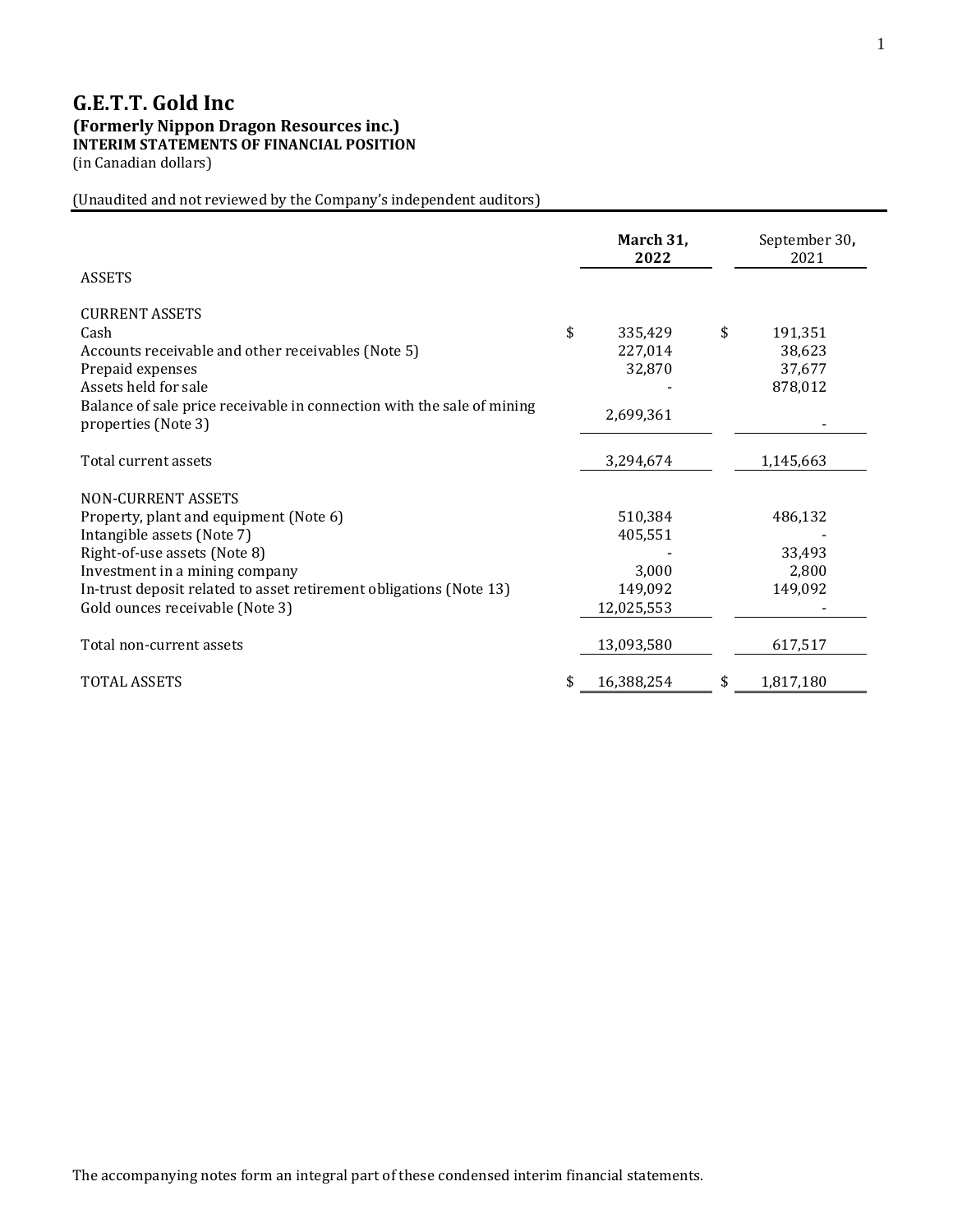# **G.E.T.T. Gold Inc (Formerly Nippon Dragon Resources inc.) INTERIM STATEMENTS OF FINANCIAL POSITION** (in Canadian dollars)

(Unaudited and not reviewed by the Company's independent auditors)

| <b>LIABILITIES</b>                                 | March 31,<br>2022 | September 30,<br>2021 |
|----------------------------------------------------|-------------------|-----------------------|
| <b>CURRENT LIABILITIES</b>                         |                   |                       |
| Accounts payable (Note 9)                          | \$<br>2,827,192   | 4,006,938<br>\$       |
| Prepaid gold sales                                 | 1,850,250         | 6,049,500             |
| Current portion of the lease obligations (Note 10) |                   | 32,541                |
| Current portion of the long-term debts (Note 11)   | 6,910             | 600,857               |
| Debentures (Note 12)                               | 537,500           | 537,500               |
| Liabilities related to intangible assets (Note 7)  | 193,882           |                       |
| Loans                                              | 21,799            | 20,110                |
| Liabilities related to assets held for sale        |                   | 9,629                 |
| Total current liabilities                          | 5,437,533         | 11,257,075            |
| NON-CURRENT LIABILITIES                            |                   |                       |
| Long-term debts (Note 11)                          | 28,148            | 31,025                |
| Debentures (Note 12)                               | 1,526,117         |                       |
| Liabilities related to intangible assets (Note 7)  | 108,293           |                       |
| Lease obligations (Note 10)                        |                   | 6,541                 |
| Asset retirement obligation (Note 13)              | 174,631           | 174,631               |
| Prepaid gold sales                                 | 4,345,178         | 19,500                |
| Total non-current liabilities                      | 6,182,367         | 231,697               |
| <b>TOTAL LIABILITIES</b>                           | 11,619,900        | 11,488,772            |
| SHAREHOLDERS' EQUITY                               |                   |                       |
| Share capital (Note 14)                            | 49,465,559        | 48,894,834            |
| Contributed surplus                                | 12,863,260        | 12,643,837            |
| Warrants (Note 14)                                 | 588,718           | 559,443               |
| Deficit                                            | 58,149,183        | (71,769,706           |
| TOTAL SHAREHOLDERS' EQUITY                         | 4,768,354         | 9,671,592             |
| TOTAL LIABILITIES AND SHAREHOLDER'S EQUITY         | \$<br>16,388,254  | 1,817,180<br>\$       |

GOING CONCERN (Note 2)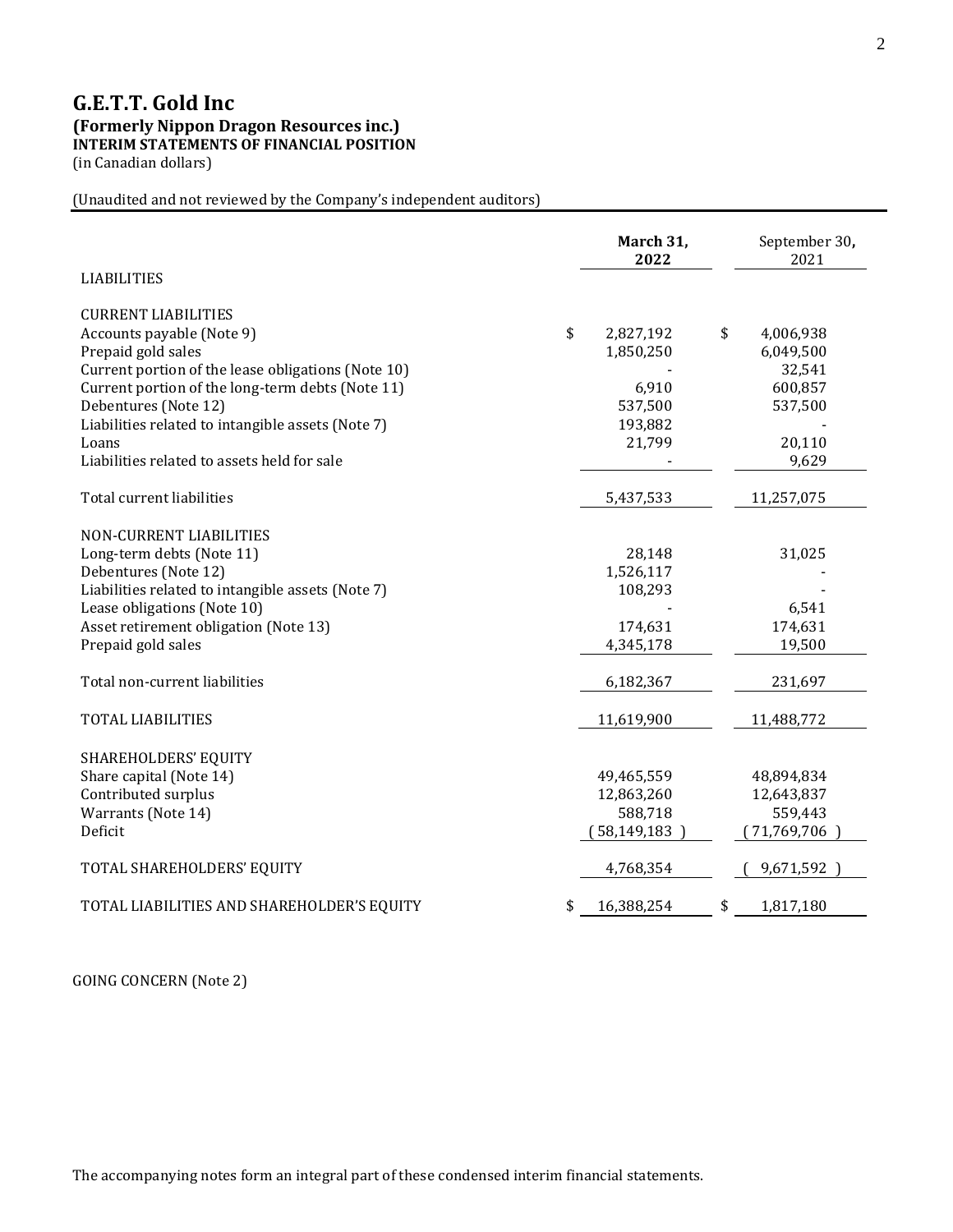# **G.E.T.T. Gold Inc (Formerly Nippon Dragon Resources inc.) INTERIM STATEMENTS OF INCOME (LOSS) AND COMPREHENSIVE INCOME (LOSS)**

(in Canadian dollars)

(Unaudited and not reviewed by the Company's independent auditors)

|                                                                              |          | 3-month period<br>ended March 31,<br>2022 |                   | 3-month period<br>ended March 31,<br>2021 |          | 6-month period<br>ended March<br>31,2022 |                                  | 6-month period<br>ended March<br>31,2021 |
|------------------------------------------------------------------------------|----------|-------------------------------------------|-------------------|-------------------------------------------|----------|------------------------------------------|----------------------------------|------------------------------------------|
| <b>EXPLORATION AND</b><br><b>EVALUATION EXPENSES</b><br>$(INCOME)$ (Note 16) |          | 176,047)                                  |                   | 1,185,043                                 |          | 76,527)<br>€                             |                                  | 2,233,546                                |
| <b>RESEARCH AND</b><br>DEVELOPMENT EXPENSES<br>(Note 17)                     |          | 49,571                                    |                   |                                           |          | 53,921                                   |                                  |                                          |
| <b>GENERAL AND</b><br><b>ADMINISTRATIVE EXPENSES</b><br>(Note 18)            |          | 245,037                                   |                   | 361,386                                   |          | 723,478                                  |                                  | 769,500                                  |
| <b>INTEREST ON DEBENTURES</b><br><b>AND DEBTS</b>                            |          | 81,771                                    |                   | 35,273                                    |          | 140,589                                  |                                  | 74,378                                   |
| OTHER EXPENSES (INCOME)<br>(Note 18)                                         |          | 1,105,566)                                |                   | 42,232                                    |          | 14,480,533)                              |                                  | 263)                                     |
| TOTAL NET INCOME (LOSS)<br>AND COMPREHENSIVE INCOME<br>(LOSS)                | \$       | 905,234                                   | \$                | 1,623,934)                                | \$       | 13,639,072                               | $\frac{1}{2}$                    | 3,077,161                                |
| NET (LOSS) INCOME PER<br><b>SHARE</b><br><b>Basic</b><br>Diluted             | \$<br>\$ | 0.0042<br>0.0042                          | \$(<br>$$^{(1)}$$ | $0.0080$ )<br>$0.0080$ )                  | \$<br>\$ | 0.0651<br>0.0651                         | $\left($<br>\$<br>\$<br>$\left($ | $0.0152$ )<br>$0.0152$ )                 |
| Weighted average number of<br>shares outstanding                             |          | 214,046,143                               |                   | 202,046,413                               |          | 214,046,143                              |                                  | 202,046,413                              |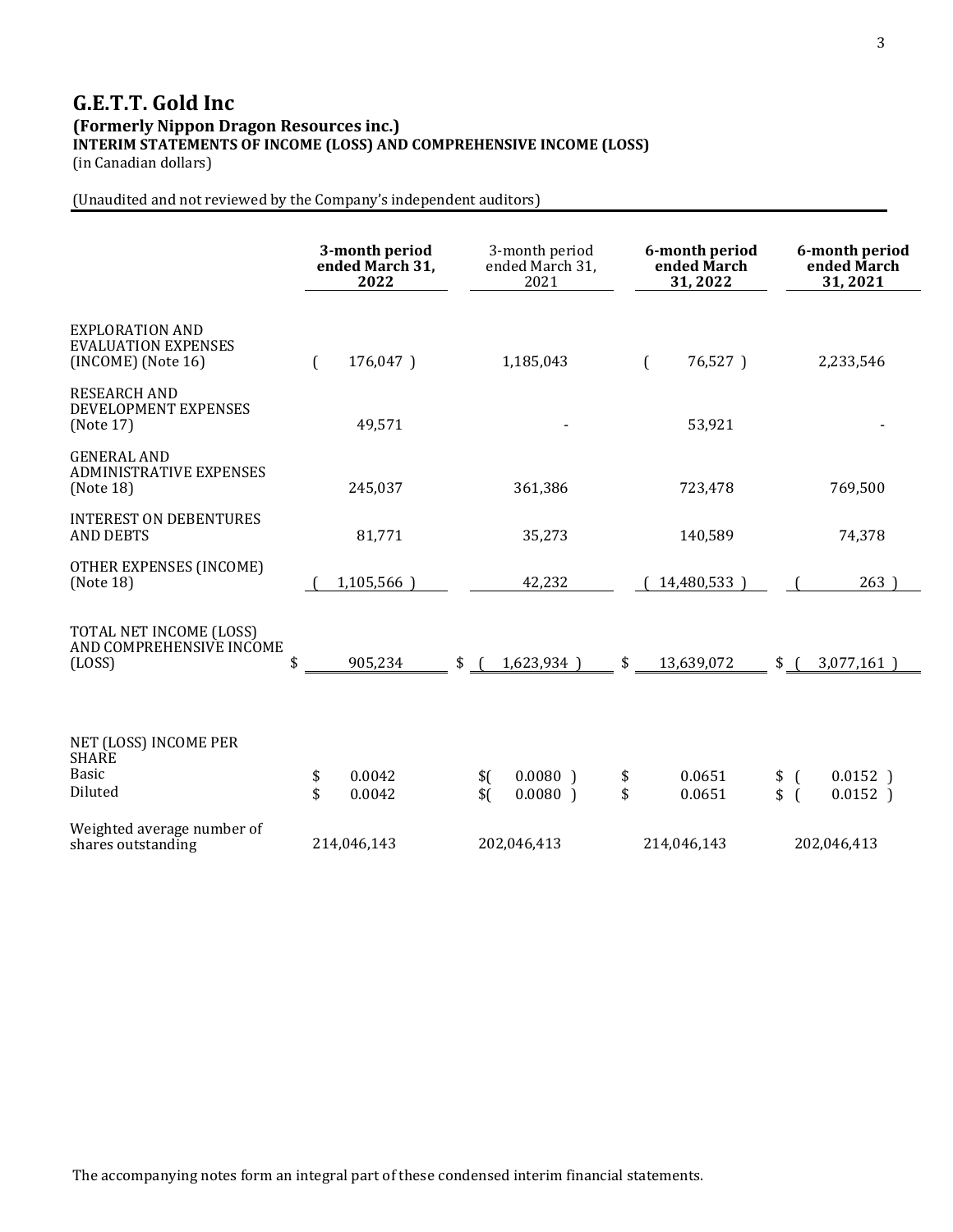# **G.E.T.T. Gold Inc (Formerly Nippon Dragon Resources inc.) INTERIM STATEMENT OF CHANGES IN EQUITY**

(in Canadian dollars)

# (Unaudited and not reviewed by the Company's independent auditors) **March 31, 2021 and 2020**

|                                                 | Number of<br>shares | Share capital | Contributed<br>surplus | Warrants |     | Deficit        | Total equity  |
|-------------------------------------------------|---------------------|---------------|------------------------|----------|-----|----------------|---------------|
| BALANCE AS AT OCTOBER 1st, 2021                 | 202,046,413         | 48,894,834    | 12,643,837             | 559,443  | S ( | 71,769,706)    | $9,671,592$ ] |
| Shares issued in private placements (note 3 and |                     |               |                        |          |     |                |               |
| 14)                                             | 12,000,000          | 570,725       |                        | 29,275   |     |                | 600,000       |
| Issuance costs                                  |                     |               |                        |          |     | 18,549)        | 18,549)       |
| Stock-based compensation (note 14)              |                     |               | 219,423                |          |     |                | 219.423       |
| Net income and comprehensive income             |                     |               |                        |          |     | 13,639,072     | 13,639,072    |
| <b>BALANCE AS AT MARCH 31, 2022</b>             | 214,046,413         | 49,465,559    | 12,863,260             | 588,718  |     | (58, 149, 183) | 4,768,354     |

|                                                                                                           | Number of<br>shares | Share capital | Contributed<br>surplus | Warrants          | Deficit      | Total equity          |
|-----------------------------------------------------------------------------------------------------------|---------------------|---------------|------------------------|-------------------|--------------|-----------------------|
| <b>BALANCE AS AT OCTOBER 1st, 2020</b>                                                                    | 163,566,413         | 47,480,722    | 12,643,837             |                   | 68,524,977   | 8,400,418             |
| Shares issued in private placements (note 14)<br>Issuance expenses<br>Net income (loss) and comprehensive | 38,480,000          | 1,414,112     |                        | 509,888<br>36,422 | 155,538      | 1,924,000<br>119,116) |
| income (loss)                                                                                             |                     |               |                        |                   | 3,077,161    | 3,077,161             |
| <b>BALANCE AS AT MARCH 31, 2021</b>                                                                       | 202,046,413         | 48,894,834    | 12,643,837             | 546,310           | (71,757,676) | 9,672,358             |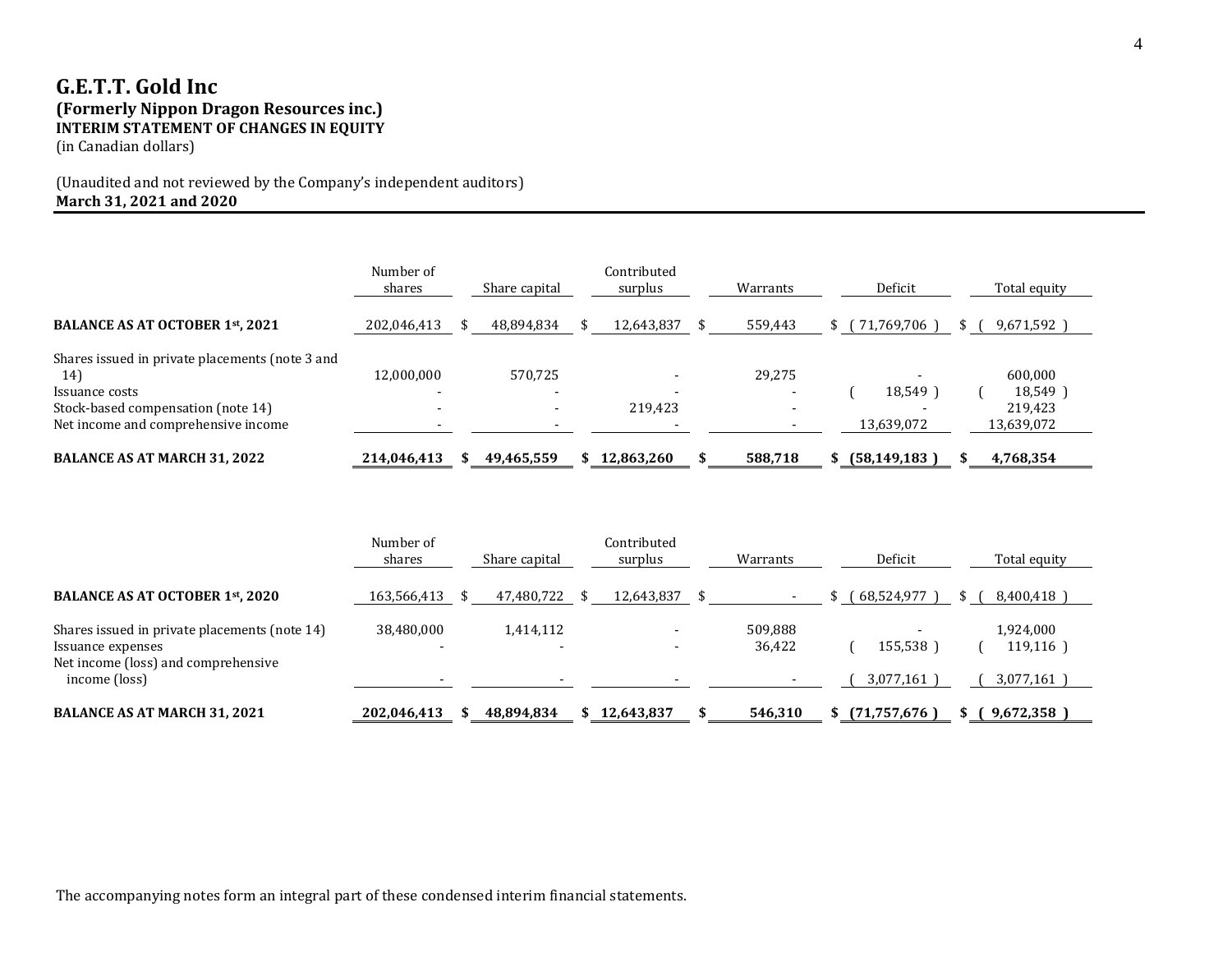# **G.E.T.T. Gold Inc (Formerly Nippon Dragon Resources inc.) INTERIM STATEMENTS OF CASH FLOWS**

(in Canadian dollars)

(Unaudited and not reviewed by the Company's independent auditors)

|                                                                   | 6-month period<br>ended<br>March 31,<br>2022 | 6-month period<br>ended<br>March 31,<br>2021 |
|-------------------------------------------------------------------|----------------------------------------------|----------------------------------------------|
| <b>OPERATING ACTIVITIES</b>                                       |                                              |                                              |
| Net (loss) income                                                 | \$<br>13,639,072                             | $$$ ( 3,077,161 )                            |
| Adjustments:<br>Depreciation of property, plant and equipment     | 34,467                                       | 69,787                                       |
| Depreciation of right-of-use assets                               | 1,391                                        | 151,238                                      |
| Loss on disposal of tangible capital assets                       | 69,178                                       | 542                                          |
| Unrealized foreign exchange loss (gain)                           | $\left($<br>4,977)                           | 15,591                                       |
| Loss (gain) on valuation of precious metals                       | 1,689                                        | $\left($<br>3,315 )                          |
| Prepaid gold sales                                                |                                              | 677,000                                      |
| Gain on disposal of mining properties (note 3)                    | (12,836,730)                                 |                                              |
| Gain on settlement of long-term debt (note 3)                     | 388,611)                                     |                                              |
| Unrealized gain on revaluation of gold ounces receivable (note 3) | 1,487,435 )<br><b>C</b>                      |                                              |
| Effective interest                                                | 9,112                                        | 63,888                                       |
| Loss (gain) on termination of lease agreement                     | $\left($<br>5,704)                           | 125,560                                      |
| Gouvernement subsidy                                              |                                              | 13,308 )<br>$\left($                         |
| Amortization of the financing cost of the debenture               | 103,552                                      |                                              |
| Amortization of debenture issuance costs                          | 2,670                                        |                                              |
| Accretion expense on long-term debt                               | 2,956                                        | 1,899                                        |
| Loss on advance write-off                                         |                                              | 1,785                                        |
| Stock-based compensation                                          | 219,423                                      |                                              |
| Gain on debt settlement                                           | 5,833 )<br>$\left($                          |                                              |
| Debt issue costs<br>0ther                                         | 126,428                                      |                                              |
|                                                                   | 200                                          | 600                                          |
|                                                                   | 519,552)<br>$\sqrt{ }$                       | (1,987,092)                                  |
| Changes in working capital items (Note 20)                        | 948,424 )                                    | 583,954                                      |
| Cash flows used in operating activities                           | (1,467,976)                                  | (1,403,138)                                  |
| <b>INVESTING ACTIVITIES</b>                                       |                                              |                                              |
| Property, plant and equipment acquisition                         | 4,725)                                       | 126,926)                                     |
| Intangible assets acquisition                                     | t<br>103,376 )                               |                                              |
| Disposal of assets held for sale                                  | 791,850                                      |                                              |
| Disposal of other assets                                          |                                              | 6,958                                        |
| Payment received related to the disposal of mining properties     | 1,592,507                                    |                                              |
| Transfer of lease agreements                                      | 7,355                                        |                                              |
| Cash flow from investing activities                               | 2,283,611                                    | 119,968)<br>ſ                                |
| <b>Balance carried forward</b>                                    | 815,635                                      | 1,523,106                                    |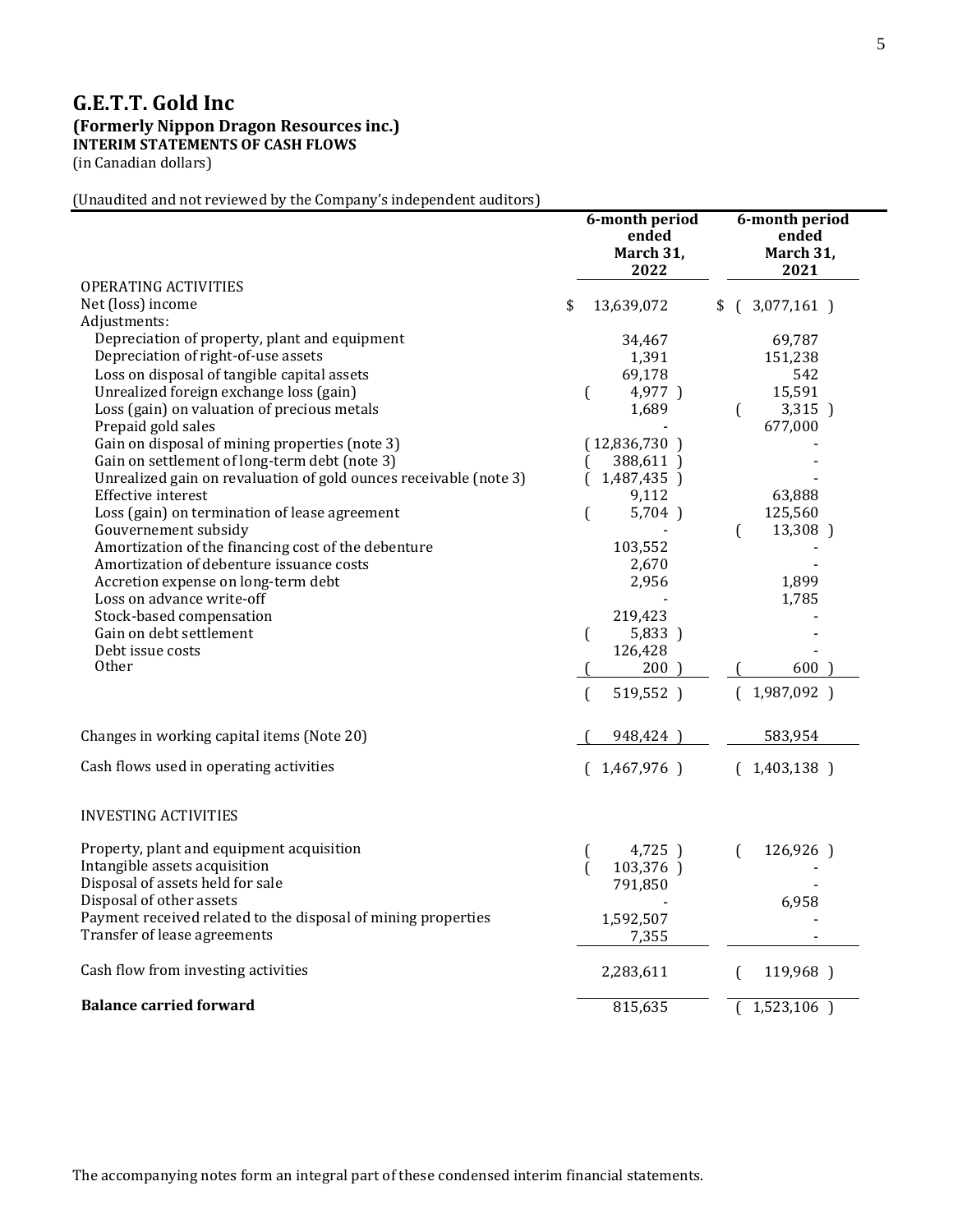# **G.E.T.T. Gold Inc (Formerly Nippon Dragon Resources inc.) INTERIM STATEMENTS OF CASH FLOWS**

(in Canadian dollars)

(Unaudited and not reviewed by the Company's independent auditors)

| <b>Balance carried forward</b>                                                                                                                                                                                                                                                                                                                       | \$<br>815,635                                                     | (1,523,106)<br>\$                                                   |
|------------------------------------------------------------------------------------------------------------------------------------------------------------------------------------------------------------------------------------------------------------------------------------------------------------------------------------------------------|-------------------------------------------------------------------|---------------------------------------------------------------------|
| <b>FINANCING ACTIVITIES</b><br>Long-term debt repayment<br>Repayment of lease obligations<br>New debt<br>Liabilities related to intangible assets<br>Repayment of liabilities related to intangible assets<br>Share issued in private placements<br>Warrants issued in private placements<br>Shares issuance expenses<br>Debenture issuance expenses | 593,946)<br>$1,800$ )<br>103,376<br>111,964)<br>18,549)<br>23,674 | 370,000 )<br>335,024)<br>20,000<br>1,414,112<br>509,887<br>119,115) |
| Transaction costs in connection with debt settlements                                                                                                                                                                                                                                                                                                | 25,000                                                            |                                                                     |
| Cash flow from financing activities<br>NET CHANGE IN CASH AND CASH EQUIVALENTS                                                                                                                                                                                                                                                                       | 671,557<br>144,078                                                | 1,119,860<br>403,246)                                               |
| CASH AND CASH EQUIVALENTS AT BEGINNING OF YEAR                                                                                                                                                                                                                                                                                                       | 191,351                                                           | 711,751                                                             |
| CASH AND CASH EQUIVALENTS AT END OF YEAR                                                                                                                                                                                                                                                                                                             | 335,429                                                           | 308,505<br>\$                                                       |

Supplemental cash flow information (Note 20)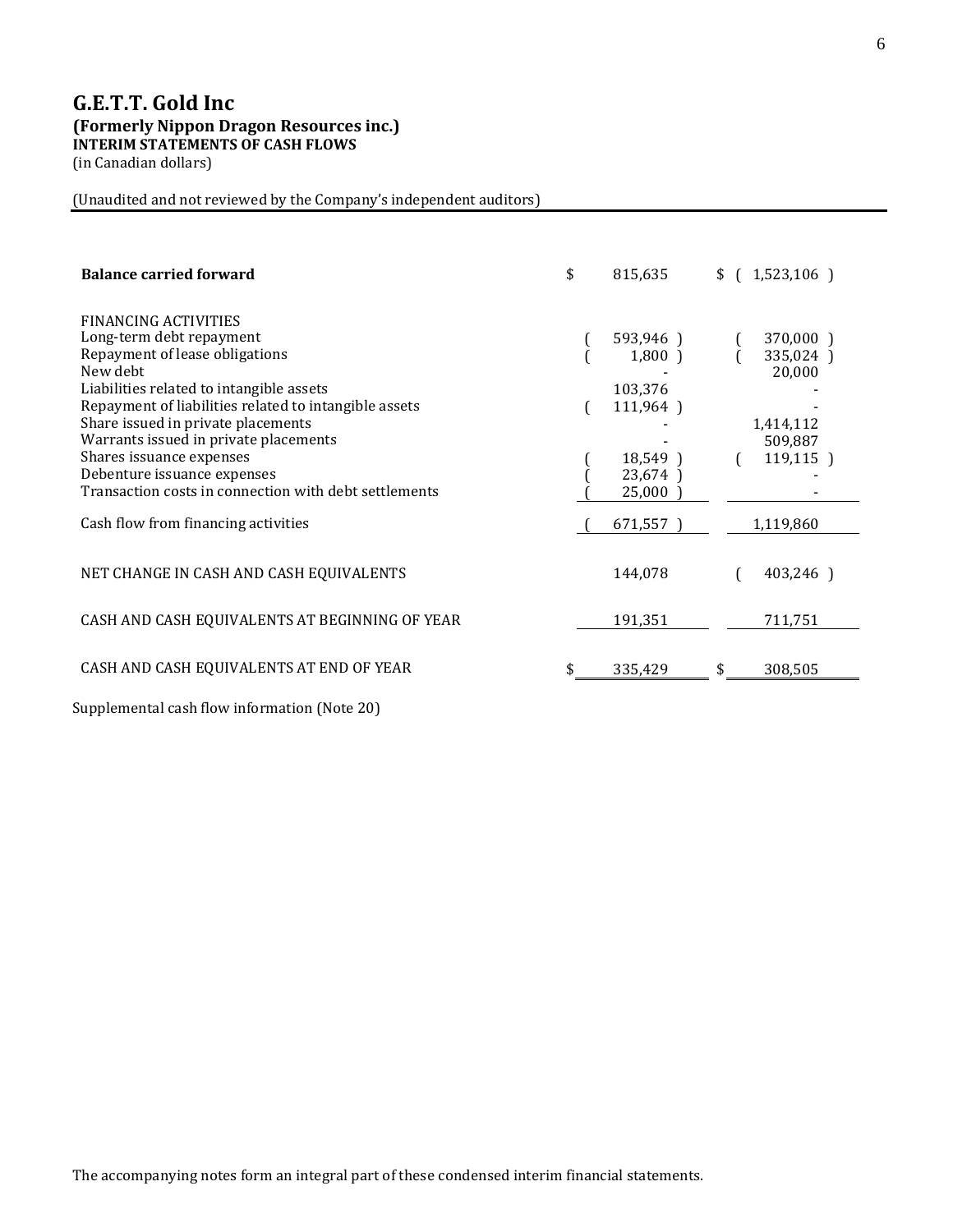(in Canadian dollars) (Unaudited and not reviewed by the Company's independent auditors)

### **March 31, 2022**

### **1. STATUTES OF INCORPORATION AND NATURE OF OPERATIONS**

G.E.T.T. Gold Inc's (formely Nippon Dragon Resources) (hereafter the "Company") mission is to introduce thermal fragmentation technology in the mining industry to enable the commercialization of this technology. In addition, the Company specializes in the exploration of metal in mining sites located in Quebec.

The Company is incorporated under the *Quebec Business Corporations Act*. The address of the Company's registered office and its principal place of business is 500-7055, boulevard Taschereau, Brossard (Quebec) J4Z 1A7. On December 2, 2021, the Company announced the change of the corporation's name to "G.E.T.T. Gold Inc. / G.E.T.T. Or inc." and the new symbol on the TSX Venture Exchange id "GETT" (formerly NIP).

The condensed interim financial statements for the six-month period ended March 31, 2022 (including comparatives statements) were approved and authorized for issue by the Board of Directors on May 30, 2022.

### **2. GOING CONCERN**

The accompanying condensed interim financial statements have been prepared using International Financial Reporting Standards ("IFRS") applicable to a going concern, which contemplates the realization of assets and settlement of liabilities in the normal course of business as they come due.

In assessing whether the going concern assumption is appropriate, management takes into account all available information about the future, which is at least, but not limited to, twelve months from the end of the reporting period. Management is aware in making its assessment of material uncertainties related to events and conditions that lend a significant doubt upon the Company's ability to continue as a going concern and accordingly, the appropriateness of the use of IFRS applicable to a going concern, as described in the following paragraph. These financial statements do not reflect the adjustment to the carrying values of assets and liabilities, expenses and financial position classifications that would be necessary were the going concern assumption not appropriate. These adjustments could be material.

The Company did not generate revenue from the distribution of its thermal fragmentation process during the last quarter. However, the Company concluded a major transaction surrounding the sale of two mining properties which generated positive cash flows. However, these are not sufficient to ensure the Company's profitability. As at March 31, 2022, the Company has accumulated a deficit of \$ 58,149,183 (\$ 71,769,706 as at September 30, 2021) and has a working capital deficiency of \$ 2,149,630 (\$ 10,111,412 as at September 30, 2021).

Management considers that the cash balances are insufficient for the Company to settle its liabilities as well as paying for general administration expenses. Any funding shortfall may be met in a number of ways, including the issuance of new equity instruments, cost reductions and other measures such as the renegotiation of its debts and debentures or the disposal of its mining property. While management has been successful in securing financing in the past, there can be no assurance it will be able to do so in the future, that such sources of funding or initiatives will be available to the Company or that they will be available on terms acceptable to the Company. If management is unable to obtain new funding, the Company may be unable to continue its operations, and amounts realized for assets might be less than amounts reflected in these interim financial statements.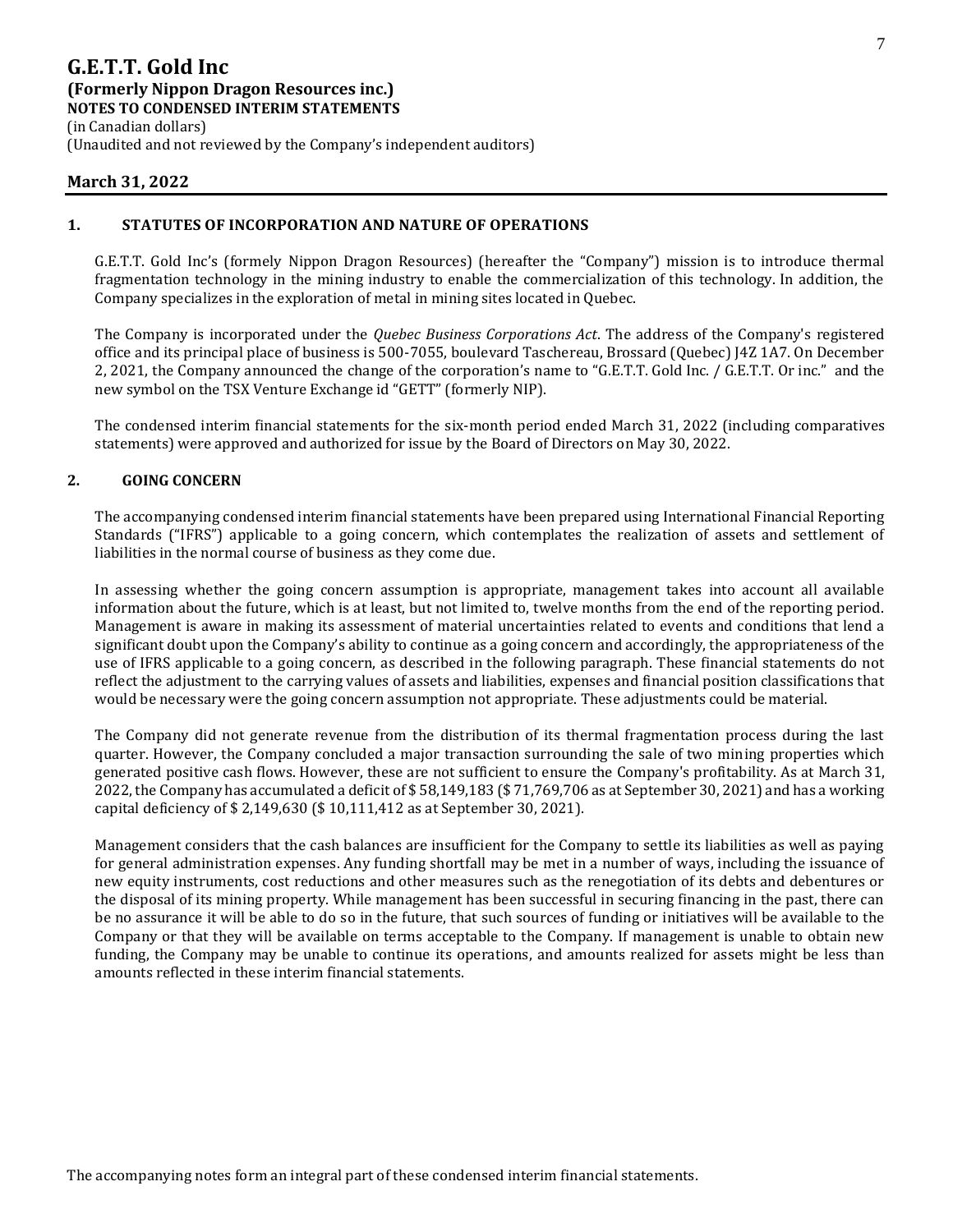(in Canadian dollars) (Unaudited and not reviewed by the Company's independent auditors)

### **March 31, 2022**

### **3. SALE OF MINING PROPERTIES**

In October 2021, the Company signed an agreement with Labyrinth Resources Canada Ltd ("Labyrinth") regarding the sale of its Rocmec 1 and Denain mining properties. This transaction was approved by its shareholders at a general meeting on October 28, 2021. As part of this transaction, the Company will receive \$ 5,000,000 from Labyrinth in three installments until November 8, 2022. The first payment of \$ 2,000,000 was collected on November 8, 2021. The remaining two payments of \$ 1,500,000 each will be received in May and November 2022, respectively. The Company will keep the titles on the properties in question until the total amount is cashed.

In addition, to be able to settle its gold loans negotiated in the past, the Company will receive from the buyer 4,500 ounces of gold according to a payment schedule based on the buyer's production activities. In the event of a failure to meet the established schedule, Labyrinth will pay the equivalent amount in dollars to the average price of gold for the last 28 days according to the Bullion Market Association.

The Company also obtained, as part of the transaction, a funding of \$ 1,085,000 to carry out exploration work on the Denain property as planned in the sale of flow-through shares in 2020 since the Company retains title deeds until November 2022. As of March 31, 2022, the Company received an amount of \$ 962,702 to cover the exploration costs incurred.

The agreement with Labyrinth also allowed the Company to fully repay two old restrictive agreements on the properties. The Company was initially able to fully repay a long-term debt secured by a senior mortgage on the Rocmec 1 property through the payment of \$ 580,541 and by converting \$ 100,000 of accrued interest into shares of the Company at a cost of \$ 0.05 per share. The settlement of accrued interest with the issuance of \$ 100,000 shares generated a gain on settlement of debt of \$ 388,611. The units issued consist of one share and one warrant each, allowing the holder to acquire one new share of the Company at a cost of \$ 0.075 per share for a period of 24 months.

The Company was also able to settle a second agreement with Material Japan Inc., which had invested \$ 2,500,000 to explore the Denain and Rocmec 1 properties in 2019 in return for sharing profits with the Company on revenues from certain gold veins identified on the properties. The Corporation terminated this agreement and negotiated the repayment of the invested amount distributed as follows; payment in cash of \$ 25,000, issuance of 10,000,000 shares of the Company at a price of \$0.05 per share for a total amount of \$ 500,000 and issuance of a convertible debenture of \$ 1,975,000 for 36 months, bearing interest at 5% payable quarterly. The holder may convert part or all of it into shares at any time after November 2023 at a price of \$ 0.10 per share.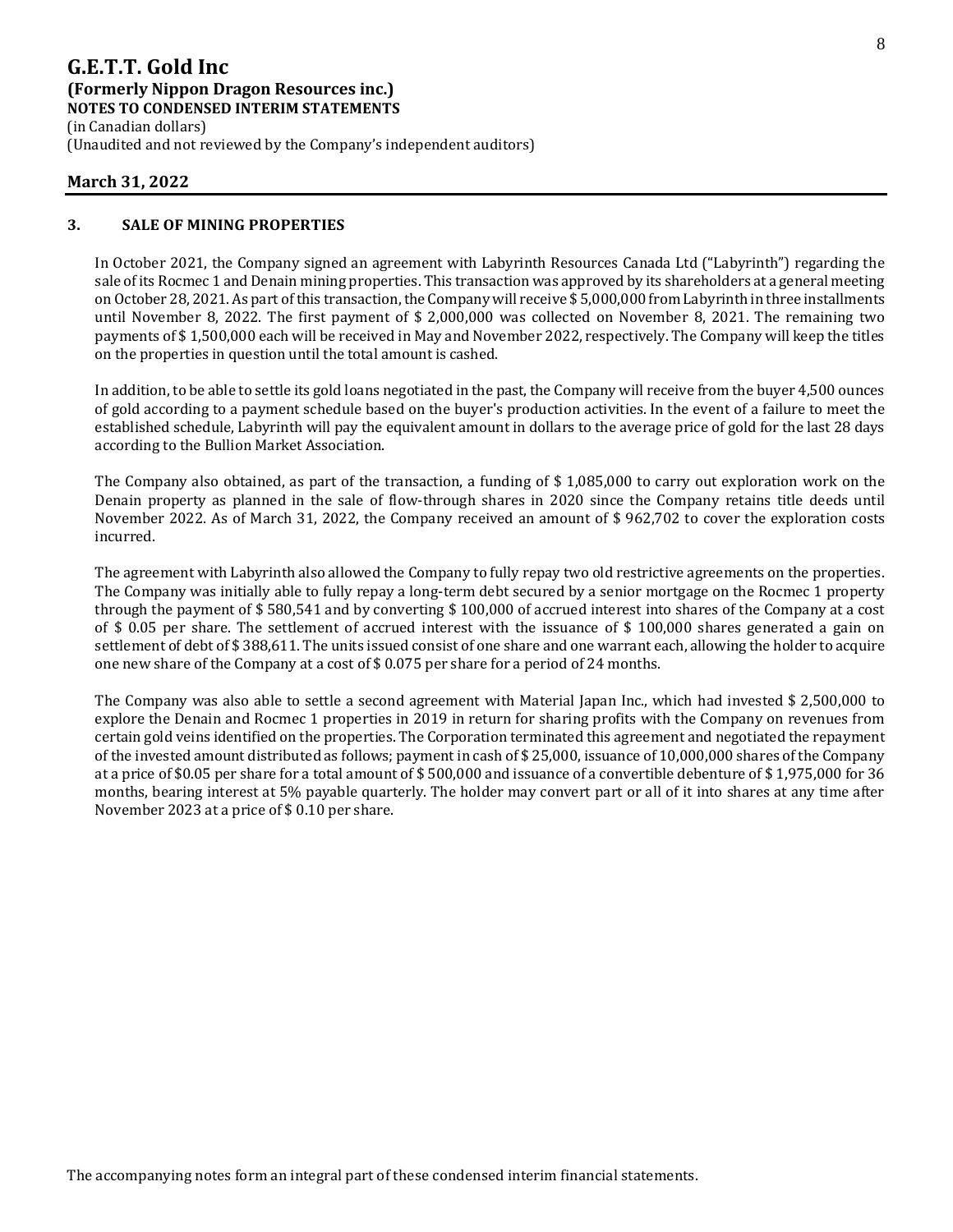(Unaudited and not reviewed by the Company's independent auditors)

### **March 31, 2022**

### **4. BASIS OF PREPARATION OF THE FINANCIAL STATEMENTS AND COMPLIANCE TO IFRS**

### **4.1 Statement of compliance**

These unaudited condensed interim financial statements have been prepared in accordance with International Accounting Standard ("IAS") *34 Interim Financial Reporting* and are in accordance with IFRS as issued by the *International Accounting Standards Board* ("IASB"). These condensed interim financial statements therefore do not contain all of the information and notes required under IFRS for the purposes of the annual financial statements.

### **4.2 Presentation method**

These condensed interim financial statements should be read in conjunction with the audited financial statements for the year ended September 30, 2021, which have been prepared in accordance with IFRS as published by the IASB. These unaudited condensed interim financial statements have been prepared using the accounting policies as set out in the audited annual financial statements for the year ended September 30, 2021.

### **4.3 Basis of assessment**

These financial statements have been prepared on the historical cost basis.

### **5. ACCOUNTS RECEIVABLE**

|                                                                | March 31,<br>2022 | September 30,<br>2021 |
|----------------------------------------------------------------|-------------------|-----------------------|
| Clients                                                        | \$<br>872         | \$<br>1,341           |
| Sales taxes receivable                                         | 110,103           | 23,558                |
| Tax credit receivable                                          |                   | 4,667                 |
| Amount receivable related to the exploration program (note 15) | 116,039           |                       |
| Other receivables                                              |                   | 9,057                 |
|                                                                | 227.014           | \$<br>38.623          |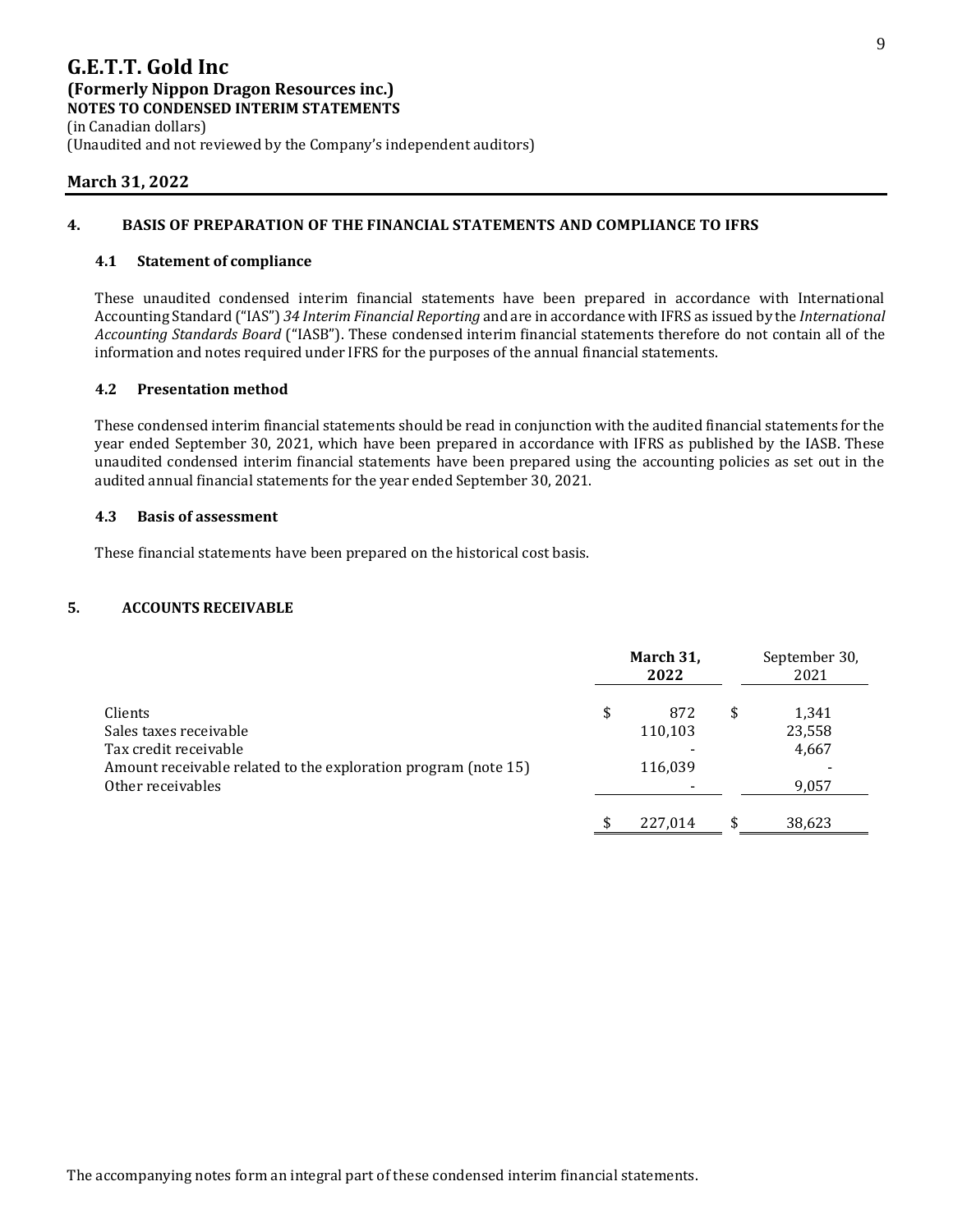(Unaudited and not reviewed by the Company's independent auditors)

# **March 31, 2022**

# **6. PROPERTY, PLANT AND EQUIPMENT**

### **Year ended March 31, 2022**

|                                                | Equipment   | Computer<br>Automobile<br>equipment<br>equipment |              | Total           |
|------------------------------------------------|-------------|--------------------------------------------------|--------------|-----------------|
| <b>COST</b>                                    |             |                                                  |              |                 |
| Balance as at October 1, 2021                  | \$1,006,256 | \$<br>760                                        | \$           | \$<br>1,007,016 |
| Acquisition                                    |             | 4,725                                            | 53,994       | 58,719          |
| Balance as at March 31, 2022                   | 1,006,256   | 5,485                                            | 53,994       | 1,065,735       |
| <b>ACCUMULATED DEPRECIATION</b>                |             |                                                  |              |                 |
| Balance as at October 1, 2021                  | 520,681     | 203                                              |              | 520,884         |
| Depreciation                                   | 33,733      | 734                                              |              | 34,467          |
| Balance as at March 31, 2022                   | 554,414     | 937                                              |              | 555,351         |
| <b>CARRYING AMOUNT AS AT MARCH</b><br>31, 2022 | 451,842     | 4,548<br>\$                                      | 53,994<br>\$ | 510,384<br>\$   |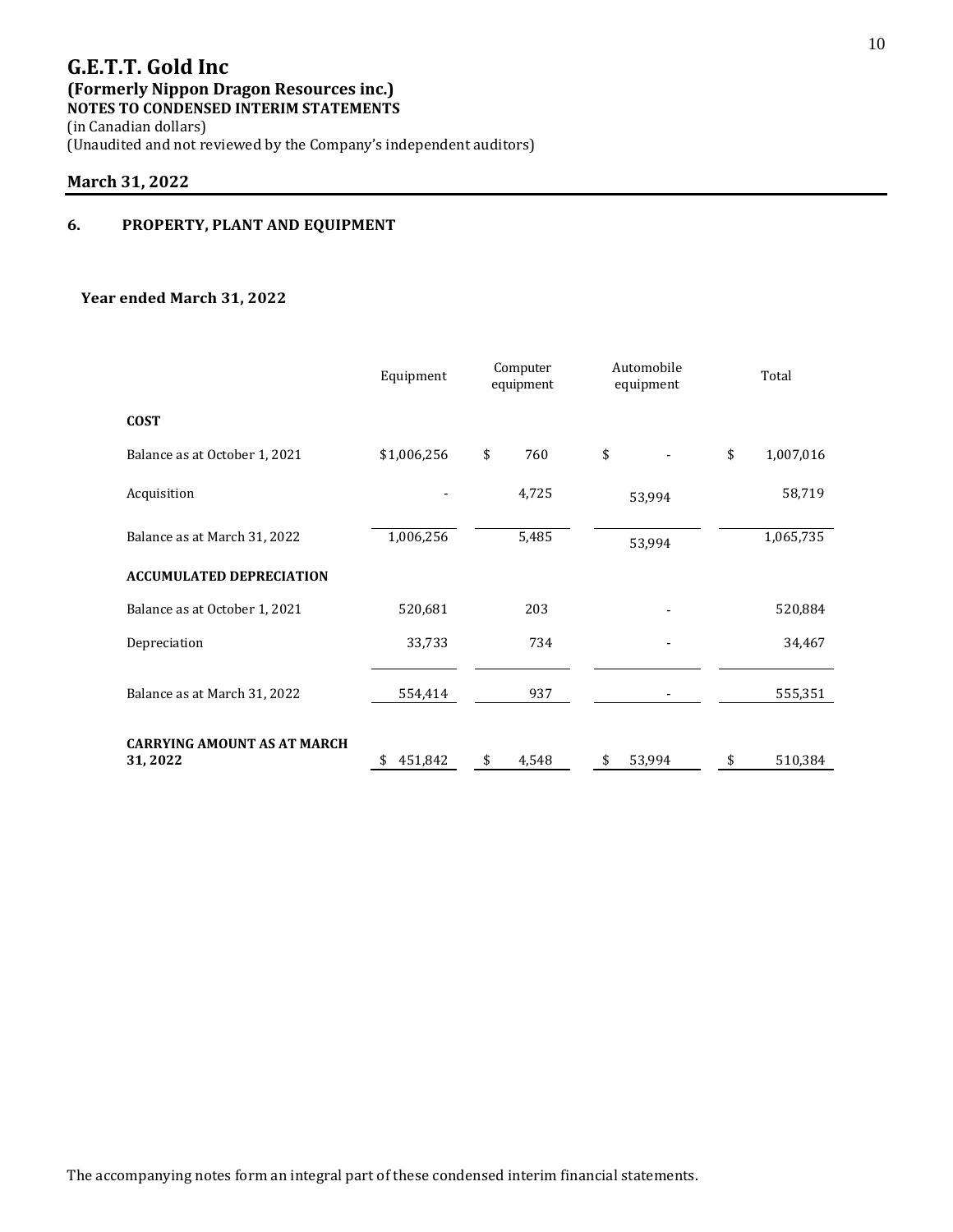(Unaudited and not reviewed by the Company's independent auditors)

# **March 31, 2022**

### **6. PROPERTY, PLANT AND EQUIPMENT (cont'd)**

### **Year ended September 30, 2021**

|                                                           | Equipment     | Computer<br>equipment |           |                  | Automobile<br>equipment  |                  | Total     |
|-----------------------------------------------------------|---------------|-----------------------|-----------|------------------|--------------------------|------------------|-----------|
| <b>COST</b>                                               |               |                       |           |                  |                          |                  |           |
| Balance as at October 1, 2020                             | \$1,684,692   | \$                    | 8,160     | \$               | 27,750                   | \$               | 1,720,602 |
| Acquisition                                               | 304,319       |                       | 2,310     |                  | 4,500                    |                  | 311,129   |
| Transfer of right-of-use assets                           | 121,807       |                       |           |                  |                          |                  | 121,807   |
| Write-off                                                 | (171,855)     |                       |           | $\overline{(\ }$ | $4,500$ )                | $\overline{(\ }$ | 176,355)  |
| Transfer to assets held for sale                          | (932,707)     | $\left($              | 9,710 )   | $\left($         | 27,750 )                 | $\overline{(\ }$ | 970,167)  |
| Balance as at September 30, 2021                          | 1,006,256     |                       | 760       |                  |                          |                  | 1,007,016 |
| <b>ACCUMULATED DEPRECIATION</b>                           |               |                       |           |                  |                          |                  |           |
| Balance as at October 1, 2020                             | 558,431       |                       | 396       |                  | 3,437                    |                  | 562,264   |
| Depreciation                                              | 139,050       |                       | 810       |                  | 6,549                    |                  | 146,409   |
| Transfer of right-of-use assets                           | 14,161        |                       |           |                  |                          |                  | 14,161    |
| Write-off                                                 | 92,838)<br>€  |                       |           | $\overline{(\ }$ | 900 )                    | $\left($         | 93,738)   |
| Transfer to assets held for sale                          | 98,123 )<br>€ | €                     | $1,003$ ) | $\left($         | 9,086 )                  | $\overline{(\ }$ | 108,212)  |
| Balance as at September 30, 2021                          | 520,681       |                       | 203       |                  | $\overline{\phantom{a}}$ |                  | 520,884   |
| <b>CARRYING AMOUNT AS AT</b><br><b>SEPTEMBER 30, 2021</b> | 485,575<br>\$ | \$                    | 557       | \$               |                          | \$               | 486,132   |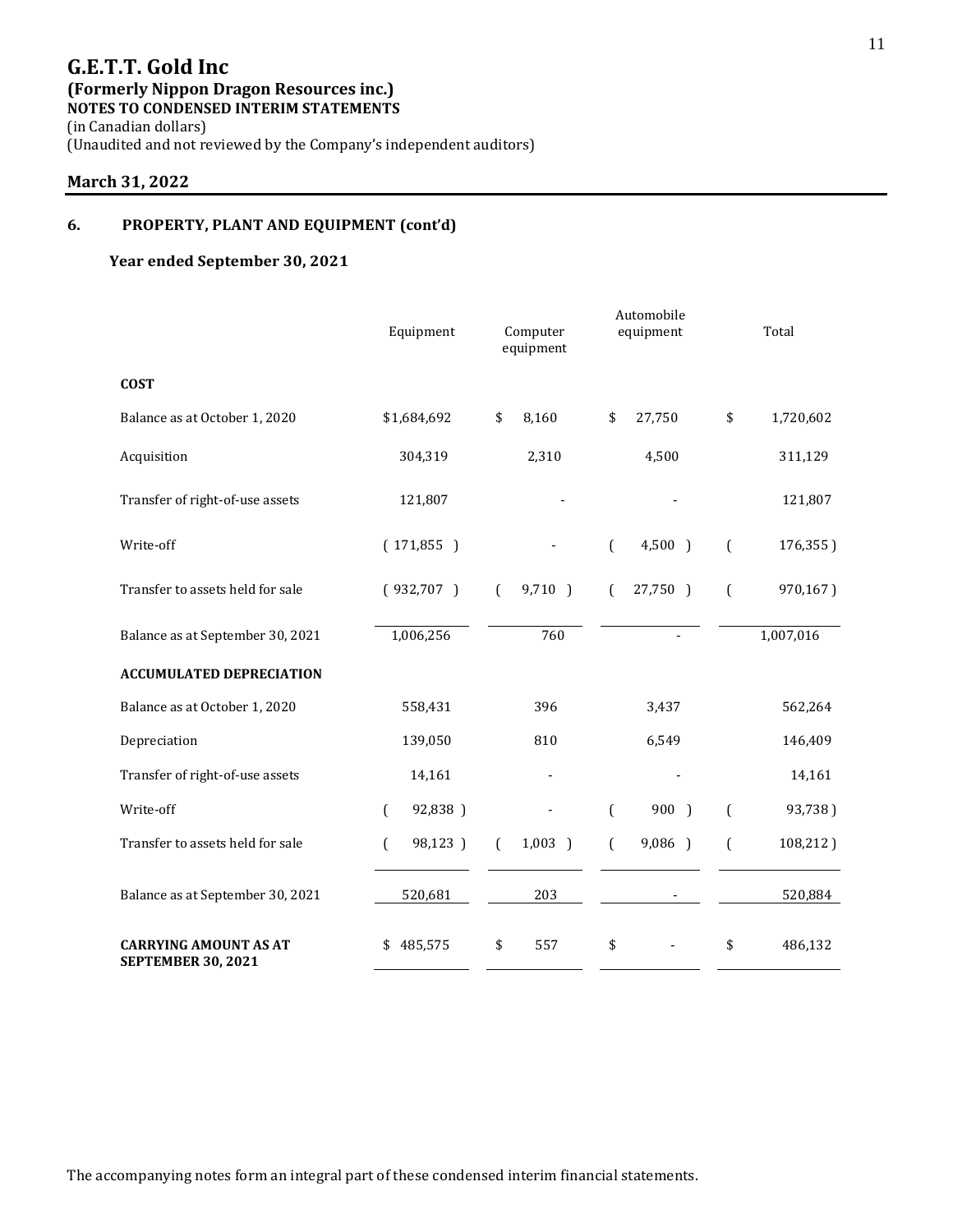# **G.E.T.T. Gold Inc (Formerly Nippon Dragon Resources inc.)**

**NOTES TO CONDENSED INTERIM STATEMENTS** 

(in Canadian dollars) (Unaudited and not reviewed by the Company's independent auditors)

### **March 31, 2022**

### **7. INTANGIBLE ASSETS**

| <b>COST</b>                                 |         |  |
|---------------------------------------------|---------|--|
| Balance as at October 1, 2021               | \$      |  |
| Acquisition <sup>(a)</sup>                  | 405,511 |  |
| Balance as at March 31, 2022                | 405,511 |  |
| <b>ACCUMULATED DEPRECIATION</b>             |         |  |
| Balance as at October 1, 2021               |         |  |
| Amortization (b)                            |         |  |
| Balance as at March 31, 2022                |         |  |
| <b>CARRYING AMOUNT AS AT MARCH 31, 2022</b> | 405,511 |  |

(a) During the second quarter of 2022, the Company signed an agreement for the acquisition of intellectual properties related to thermal fragmentation technology. The acquisition is valued at USD \$ 357,000, all of which will be paid in four equal installments over the next 18 months.

 $^{(b)}$  The thermal fragmentation technology related to the intellectual properties is still under development which is why there is no amortization during the six-month period ended March 31, 2022.

### **8. RIGHT-OF-USE ASSETS**

|                                         | <b>Automobiles</b> |
|-----------------------------------------|--------------------|
| <b>Book value of assets</b>             |                    |
| Balance as at September 30, 2021        | \$<br>64,241       |
| Termination of lease agreements         | 64,241             |
| Balance at the end of the period        |                    |
| <b>Amortization and impairment</b>      |                    |
| Balance as at September 30, 2021        | \$<br>30,748       |
| Depreciation                            | 1,391              |
| Termination of lease agreements         | 32,139             |
| Balance at the end of the period        |                    |
| Net book value at the end of the period |                    |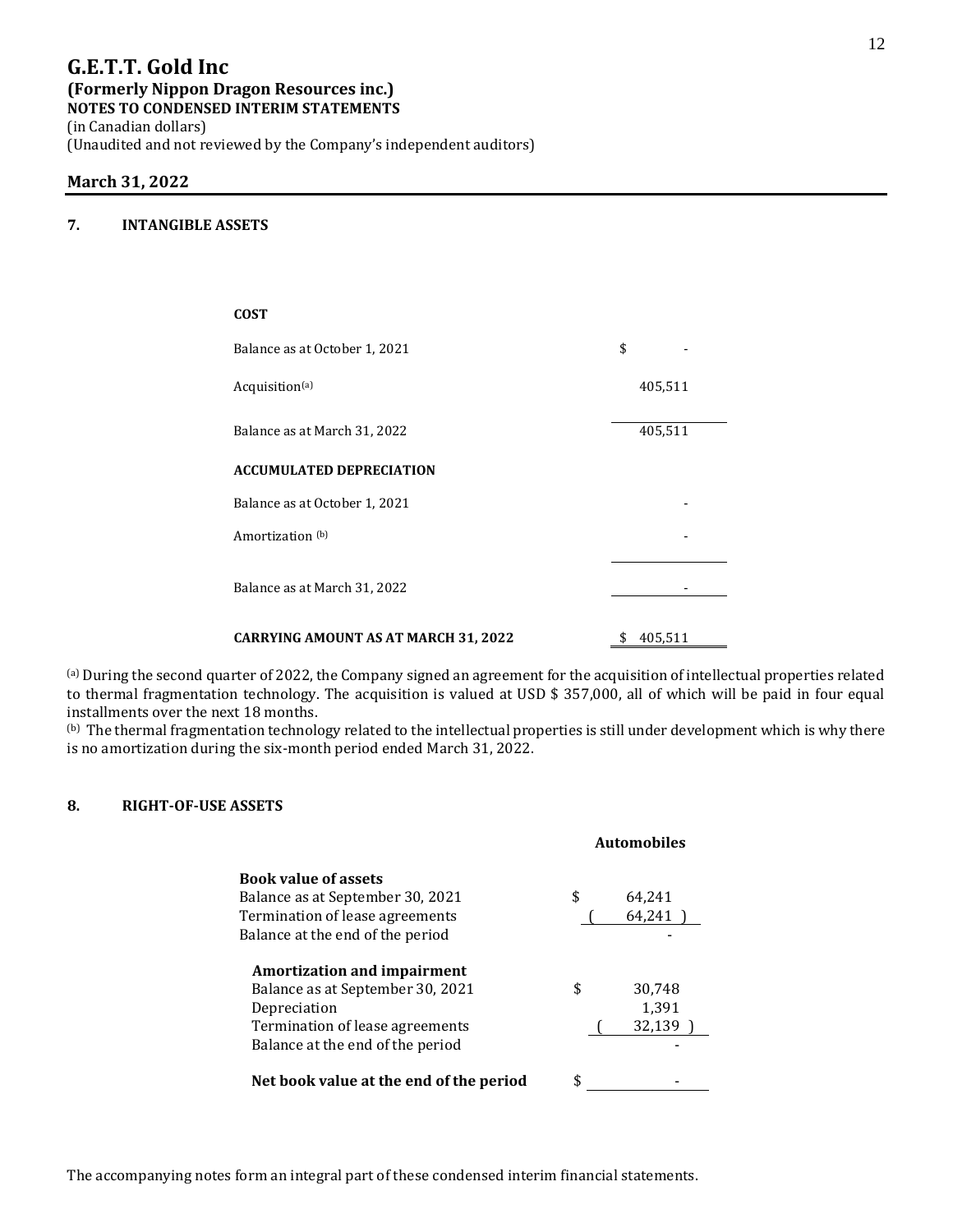(in Canadian dollars)

(Unaudited and not reviewed by the Company's independent auditors)

### **March 31, 2022**

# **9. ACCOUNTS PAYABLE**

|                                           | March 31, 2022  | September 30,<br>2021 |
|-------------------------------------------|-----------------|-----------------------|
| Trade accounts payable                    | \$<br>463,632   | \$<br>841,116         |
| Accrued interest payable                  | 300,092         | 730,250               |
| Taxes on Section XII.6 and III.14 payable | 822,261         | 822,261               |
| Salaries and fringe benefits payable      | 704,601         | 959,839               |
| Other liabilities and provisions          | 536,606         | 653,472               |
|                                           | \$<br>2,827,192 | 4,006,938             |

### **10. LEASE OBLIGATIONS**

|                                                         | March 31,<br>2022 | September 30,<br>2021   |
|---------------------------------------------------------|-------------------|-------------------------|
| Beginning balance<br>New lease obligations              | \$<br>39,082      | \$<br>758,583<br>34,090 |
| Effective interest on lease obligations                 | 524               | 69,319                  |
| Principal repayments                                    | 1,800)            | 356,285)                |
| Termination of lease agreements                         | 37,806)           | 456,996)                |
| Transfer to liabilities related to assets held for sale |                   | 9,629                   |
| Balance at the end of the period                        |                   | 39,082                  |
| Current portion                                         | \$                | 32,541                  |
| Non-current portion                                     | \$                | 6,541                   |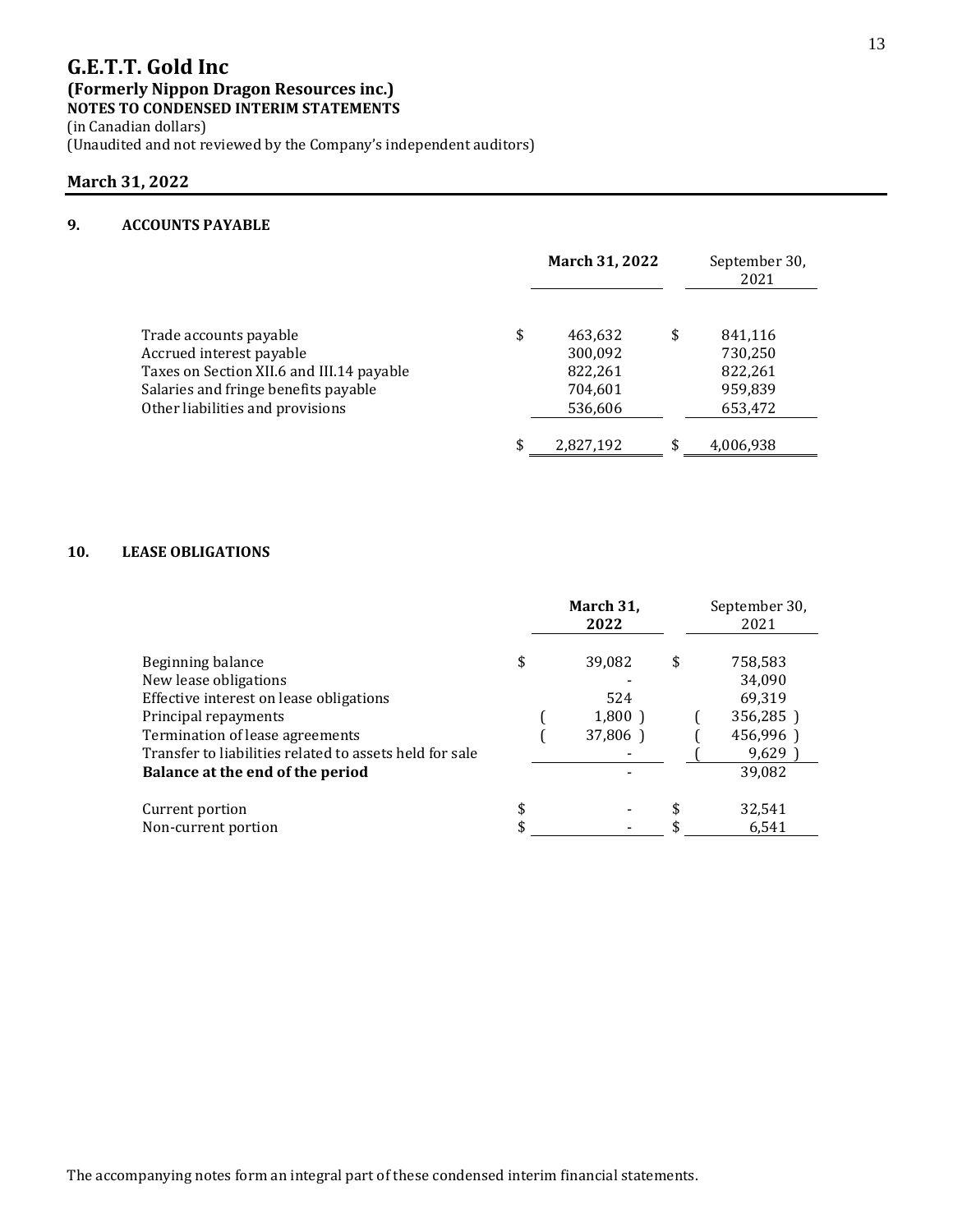(Unaudited and not reviewed by the Company's independent auditors)

### **March 31, 2022**

### **11. LONG-TERM DEBTS**

|                                                                                                                                                                                                                                                                                                                                                                                                                | March 31,<br>2022 | September 30,<br>2021 |
|----------------------------------------------------------------------------------------------------------------------------------------------------------------------------------------------------------------------------------------------------------------------------------------------------------------------------------------------------------------------------------------------------------------|-------------------|-----------------------|
| Loan of nominal value of \$1,134,906 secured by a first rank mortgage<br>on Rocmec 1 property for an amount of \$1,134,906, repayable at<br>maturity at 7.5% interest, payable monthly, either in cash or in<br>common shares at the Company's option, which originally matured in                                                                                                                             |                   |                       |
| May 2015 (a)                                                                                                                                                                                                                                                                                                                                                                                                   |                   | 274,906               |
| Loan of nominal value of \$305,635, secured by a first rank mortgage on<br>Rocmec 1 property for an amount of \$365,094, repayable at maturity<br>at 13.5% interest, payable monthly in cash, which originally matured<br>in May 2015 (a)                                                                                                                                                                      |                   | 305,635               |
| Loan of \$60,000, without interest nor specific repayment terms until<br>December 2023, the repayment of \$40,000 in capital before December<br>31 2023 leads to a write-off of 25% of the loan, up to \$20,000. In the<br>event of non-repayment before December 31, 2023, the loan will be<br>reimbursable over 24 months from January 1, 2024, capital and<br>interest of 5%, maturing on December 31, 2025 | 28,148            | 31,025                |
| Loan of a nominal value of \$24,665, repayable by monthly payments of<br>\$2,335 including interest, calculated at a rate of 8.15%, maturing in<br><b>June 2022</b>                                                                                                                                                                                                                                            | 6,910             | 20,316                |
| <b>TOTAL</b>                                                                                                                                                                                                                                                                                                                                                                                                   | \$<br>35,058      | 631,882               |
| Current portion of the long-term debt                                                                                                                                                                                                                                                                                                                                                                          | \$<br>6,910       | 600,857               |
| Non-current portion of the long-term debts                                                                                                                                                                                                                                                                                                                                                                     | \$<br>28,148      | 31,025                |

(a) These debts were repaid in full on November 8, 2021 as part of the sale of mining properties (note 3).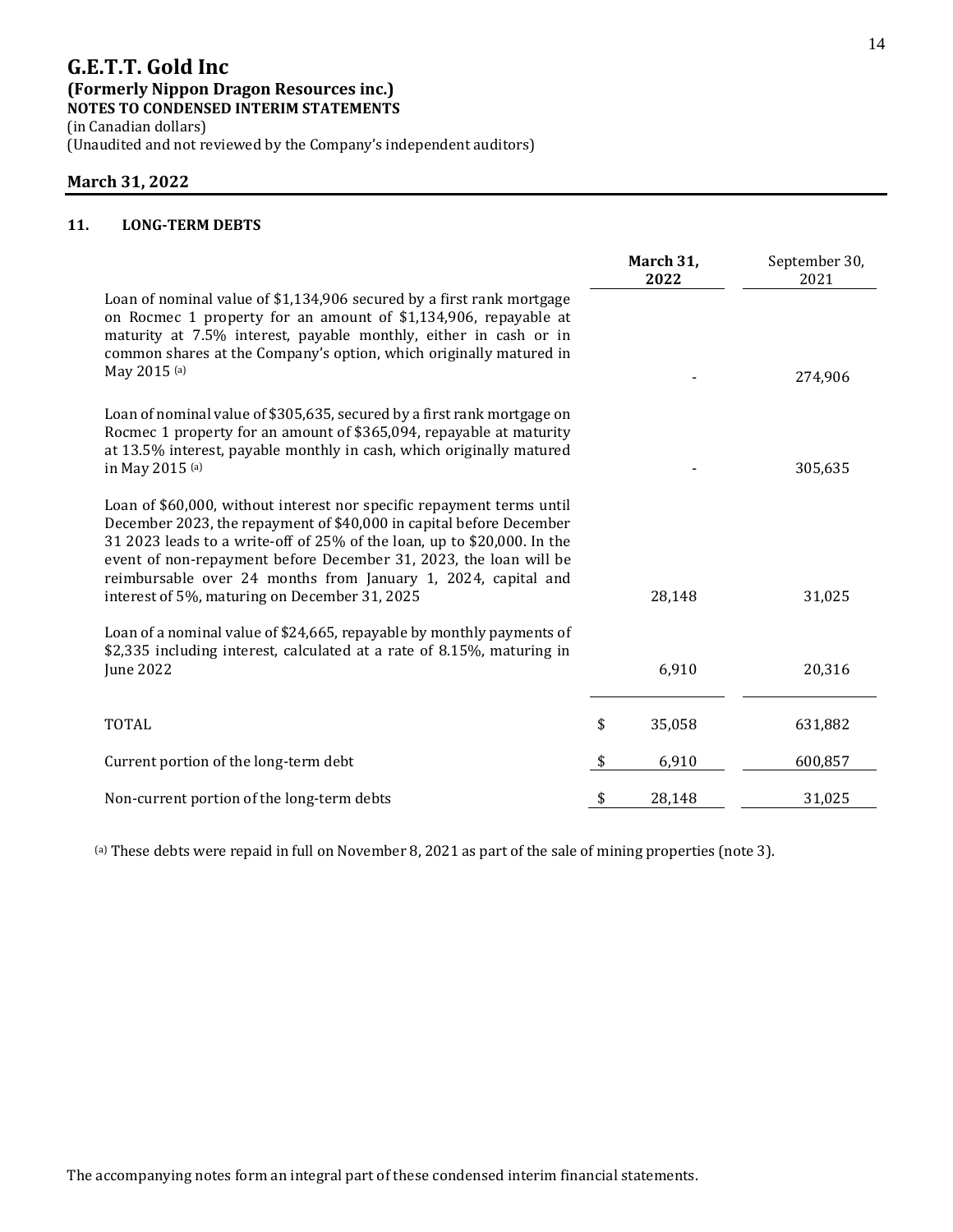(in Canadian dollars)

(Unaudited and not reviewed by the Company's independent auditors)

### **March 31, 2022**

### **12. DEBENTURES**

|                                                                                                                                                                                                                                                                                                                                                                                                                                                                                                                           | March 31,<br>2022 | September 30,<br>2021 |
|---------------------------------------------------------------------------------------------------------------------------------------------------------------------------------------------------------------------------------------------------------------------------------------------------------------------------------------------------------------------------------------------------------------------------------------------------------------------------------------------------------------------------|-------------------|-----------------------|
| Debentures of \$537,500 redeemable by the Company at any time in<br>cash or in units (each unit is comprised of one (1) common share of<br>the Company and one half $(1/2)$ warrant; each whole warrant<br>entitles the holder to purchase one (1) common share of the<br>Company at a price equal to the reference price plus 50%), bearing<br>annual interest at 7.5%, payable quarterly in cash or common shares,<br>at the Company's option. These debentures expired on December 31,<br>2014 and were not repaid (a) | \$<br>537,500     | \$<br>537,500         |
| Debenture of \$1,975,000 redeemable from November 2023 in units<br>at the option of the holder (each unit is comprised of one (1) common<br>share of the Company), bearing annual interest at $5\%$ , payable<br>quarterly in cash, expiring in November 2024                                                                                                                                                                                                                                                             | 1,526,117         |                       |
| Total                                                                                                                                                                                                                                                                                                                                                                                                                                                                                                                     | 2,063,617         | 537,500               |
| Current portion of debentures                                                                                                                                                                                                                                                                                                                                                                                                                                                                                             | 537,500           | 537,500               |
| Non-current portion of debentures                                                                                                                                                                                                                                                                                                                                                                                                                                                                                         | 1,526,117         |                       |

 $^{(a)}$  The outstanding and repayable balance as at March 31,2022 of the debentures is \$537,500 since the debentures have all expired and have yet to be repaid. Interest accrued as at March 31,2022 are \$28,506 (\$26,469 for the period ending March 31, 2022).

### **13. ASSET RETIREMENT OBLIGATION**

During the year ended September 30, 2020, in preparation for its work on the Rocmec 1 property, the Company completed a review of the rehabilitation liability in line with the proposed work plan which resulted in the undiscounted amount of \$168,826 to be incurred once exploration and evaluation work had started, which represents management's best estimate of the obligations. The Company has determined the carrying value of this rehabilitation liability as at March 31, 2022 by using a discount rate of 0.53 % (2021 - 0.53%) and an inflation rate of 1.8 % (2021 - 1.8%). The liability accretes to its future value until the obligations are completed. The estimated rehabilitation expenditures may vary based on changes in operations, cost of rehabilitation activities, and legislative or regulatory requirements.

As at September 30, 2021, a payment to the Ministère de l'Énergie et des Ressources naturelles du Québec of \$149,092 have been made to secure a portion of the asset retirement obligations as requested by regulations.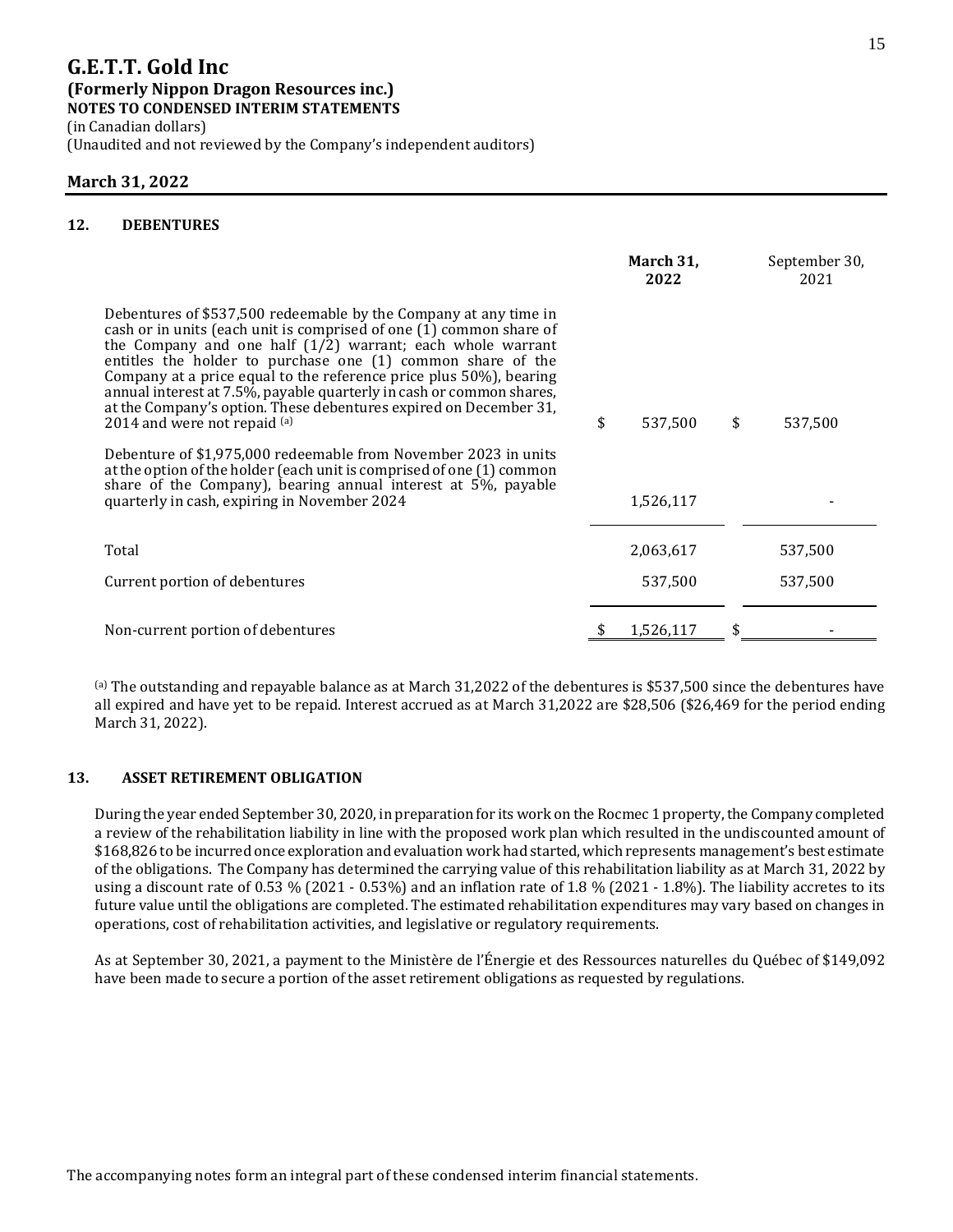### **March 31, 2022**

#### **14. EQUITY**

#### *Share capital*

The share capital of the Company consists only of fully paid common shares.

#### *Authorized*

Unlimited number of common shares without par value, voting, participating, dividend as declared by the Board of Directors. Shares are entitled, each in the same way, to payment of dividends and to capital reimbursement and give the right to one vote at the shareholders' meeting.

#### *Issued*

The variations in share capital of the Company are detailed as follows:

#### *Six-month period ended March 31, 2022*

On November 8, 2021, the Company issued shares and warrants for \$ 100,000. This corresponds to the issuance of 2,000,000 units at a price of \$ 0.05 per unit.

Each unit represents one (1) common share of the Company and one (1) common share purchase warrant. Each warrant entitles the holder to purchase one additional common share of the Company at a price of \$ 0.075 for a period of 24 months following the closing of the offering.

At the same date, the Company also issued shares for \$ 500,000. This corresponds to the issuance of 10,000,000 shares at a price of \$ 0.05 per share.

#### *Year ended September 30, 2021*

In December 2020, the Company closed a private placement of units and flow-through units (FT) for \$ 1,924,000 corresponding to the issuance of 9,140,000 hard dollar units (HD) at a price of \$ 0.05 per unit and 29,340,000 FT units at a price of \$ 0.05 per unit. On these dates, the Company's share closed at \$ 0.05 resulting in no flow-through share premium. The transaction costs related to the issuance of these private placements are \$ 49,555 paid through the issuance of warrants issued to brokers and \$ 119,116 in brokerage and stock exchange fees. Directors and officers of the Company participated in the flow-through private placement for a total consideration of \$ 145,900 under the same terms as other investors.

Each HD unit represents one (1) common share of the Company and one (1) common share purchase warrant whereas each FT unit represents one  $(1)$  common share of the Company which qualifies as a FT common share and a half  $(1/2)$ common share purchase warrant. Each warrant entitles the holder to purchase one additional common share of the Company at a price of \$ 0.075 for a period of 24 months following the closing of the offering.

The transaction costs related to the issuance of private placement of units and FT units are \$ 49,555 paid through the issuance of warrants issued to brokers and \$ 155,538 in brokerage and stock exchange fees.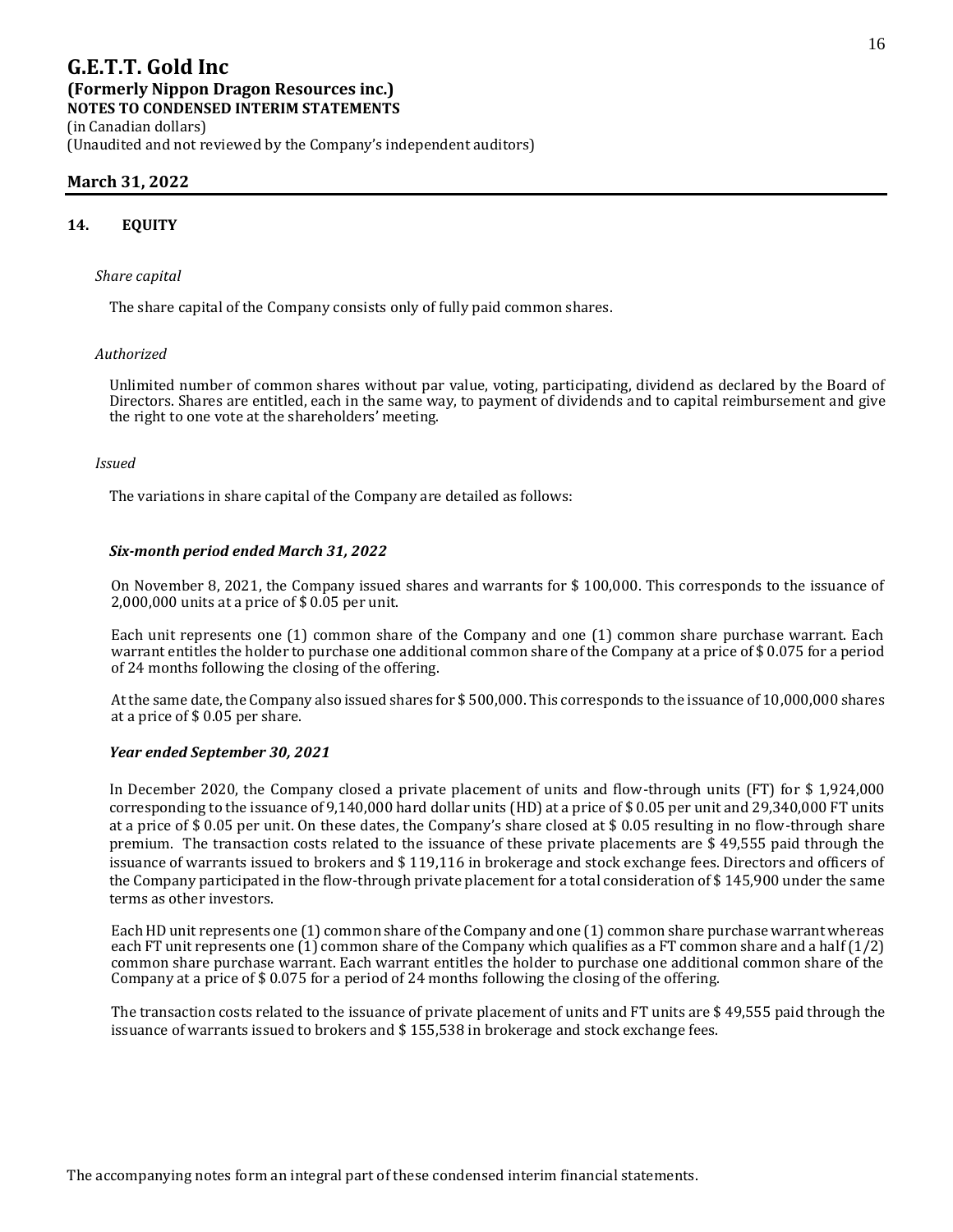(Unaudited and not reviewed by the Company's independent auditors)

### **March 31, 2022**

### **14. EQUITY (cont'd)**

### **Common share purchase options**

The Company adopted a stock option plan (the "Plan") wherein the Board of Directors may from time to time grant options to its directors, administrators, employees and consultants to acquire common shares. The conditions and the exercise price of each option are determined by the Board of Directors.

The Plan states that the maximum number of common shares in the capital of the Company which may be reserved for issuance under the Plan is 10% of the common shares outstanding at the date of the grant. The maximum number of common shares reserved for the granting of options to a single owner may not exceed 5% of the common shares outstanding at the date of the grant and the common shares reserved for consultants or eligible person responsible of investors' relations may not exceed 2% of the common shares outstanding at the date of the grant. Options must be exercised no later than five years after the grant date. The maximum number of common shares reserved for issuance upon the exercise of options granted to insiders cannot exceed 10% of the number of common shares issued and the grant of options to insiders in a 12-month period given, must not exceed 10% of the number of ordinary shares issued. Options granted to eligible persons providing investor relations services are subject to a gradual vesting period of twelve months for a maximum of one quarter (1/4) per quarter.

The exercise price of each option is determined by the Board of Directors and cannot be lower than the market value of the common shares on the grant date.

A summary of changes in the Company's common shares purchase options is as follows:

|                                                        |                       | March 31, 2022                        |                          | September 30, 2021                    |  |
|--------------------------------------------------------|-----------------------|---------------------------------------|--------------------------|---------------------------------------|--|
|                                                        | Number of<br>options  | Weighted<br>average<br>exercise price | Number of<br>options     | Weighted<br>average<br>exercise price |  |
| Balance, beginning of the period<br>Granted<br>Expired | 15,500,000<br>250,000 | 0.014<br>0.012                        |                          |                                       |  |
| Balance, end of the period                             | 15,250,000            | 0,015                                 |                          |                                       |  |
| Options exercisable at the end                         | 15,250,000            | 0,015                                 | $\overline{\phantom{a}}$ |                                       |  |

During the first trimester, the Company granted a total of 15,500,000 options to purchase common shares to directors, administrators, employees and consultants. These options have an exercise price of \$0.05 per common share and an exercise period of 5 years.

Granted options and exercisable options as at March 31, 2022 are as follows :

| Granted options | Exercise price | Expiration date |
|-----------------|----------------|-----------------|
| 14 750 000      | 0.0500         | November 2026   |
| 500 000         | 0.0500         | December 2026   |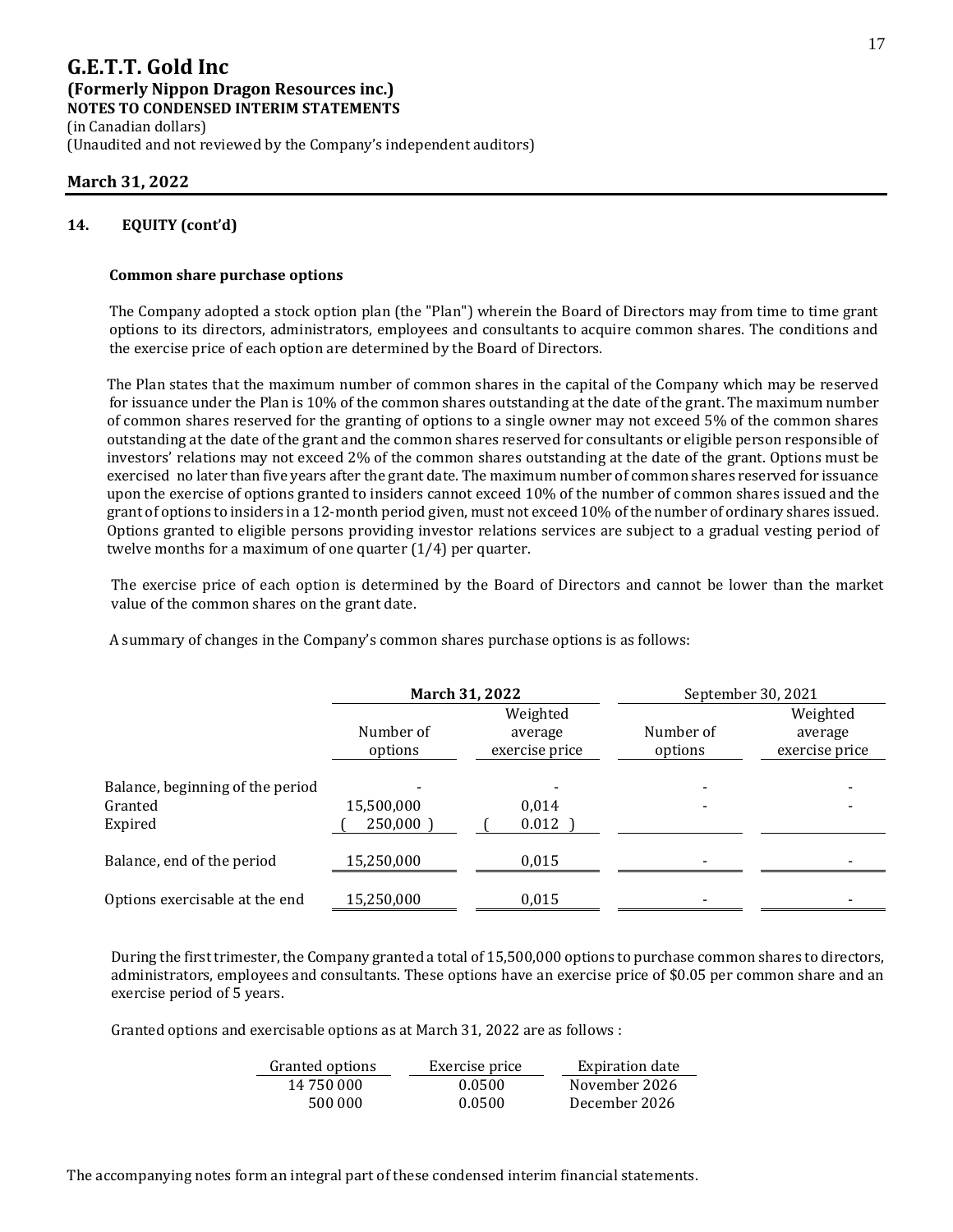### **March 31, 2022**

### **14. EQUITY (cont'd)**

### **Warrants**

Outstanding common share purchase warrants, entitling their holders to subscribe to an equivalent number of common shares, were as follows:

|                                            | <b>March 31, 2022</b>   |    |                           |    |                         |
|--------------------------------------------|-------------------------|----|---------------------------|----|-------------------------|
|                                            | Weighted                |    |                           |    |                         |
|                                            | Number of<br>warrants   |    | average<br>exercise price |    | Fair value<br>allocated |
| Balance as at October 1st, 2021<br>Granted | 25,520,000<br>2,000,000 | \$ | 0.0219<br>0,0146          | \$ | 559,443<br>29,275       |
| Balance as at March 31, 2022               | 27,520,000              | \$ | 0.0214                    | \$ | 588,718                 |

|                                        | September 30, 2021    |                                          |    |                         |
|----------------------------------------|-----------------------|------------------------------------------|----|-------------------------|
|                                        | Weighted              |                                          |    |                         |
|                                        | Number of<br>warrants | average exercise<br>price                |    | Fair value<br>allocated |
| Balance at beginning of year<br>Issued | 25,520,000            | \$<br>$\overline{\phantom{0}}$<br>0.0219 | \$ | 559,443                 |
| Balance as at September 30, 2021       | 25,520,000            | 0,0219                                   |    | 559,443                 |

Warrants outstanding as at March 31, 2022 are as follows:

| Number of<br>warrants  |    | Exercise price   | <b>Expiration date</b>         |
|------------------------|----|------------------|--------------------------------|
| 23,810,000             | S  | 0.0750           | December 2022                  |
| 1,710,000<br>2,000,000 | \$ | 0.0500<br>0.0750 | December 2022<br>November 2023 |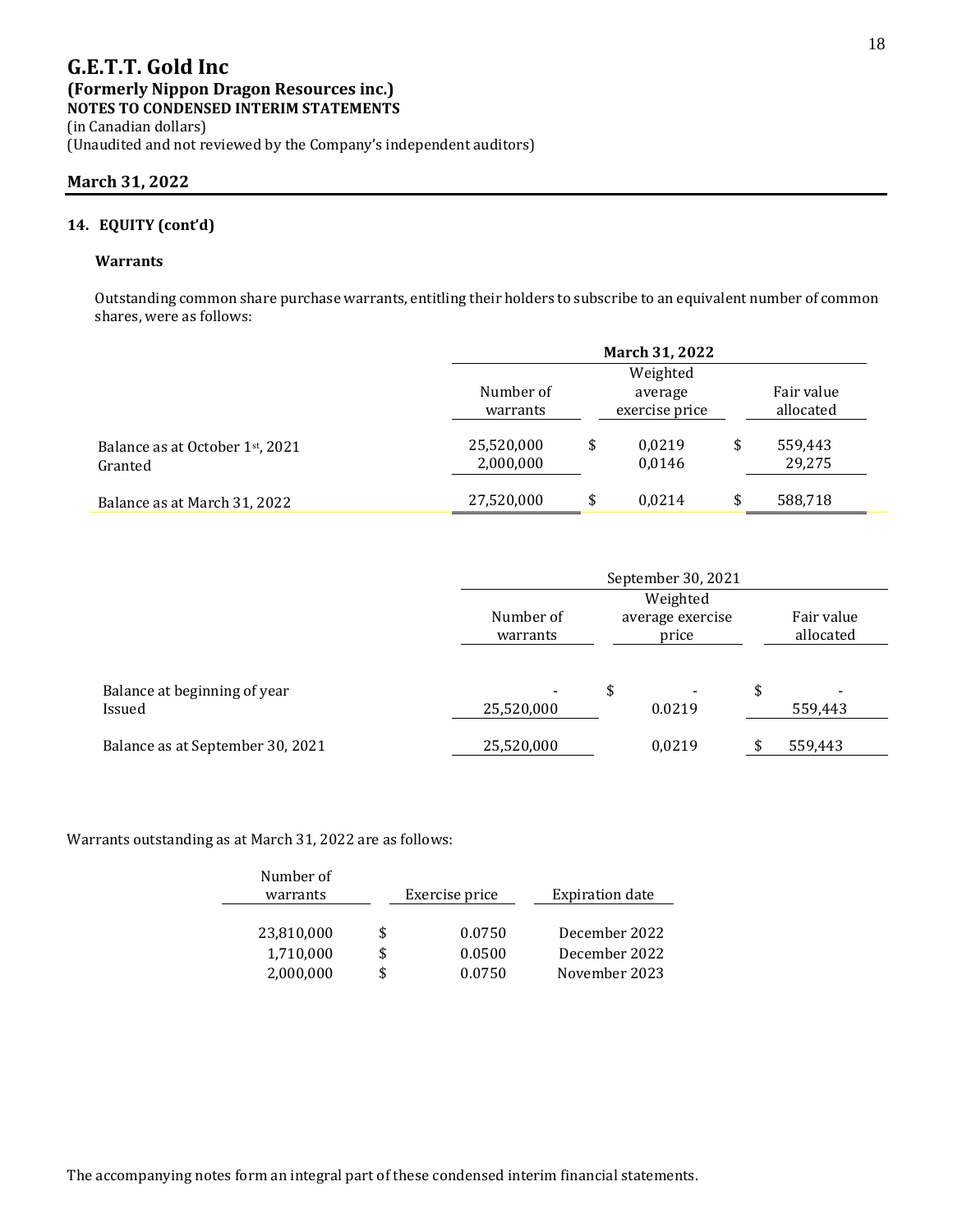(Unaudited and not reviewed by the Company's independent auditors)

### **March 31, 2022**

### **14. EQUITY (cont'd)**

#### **Warrants (cont'd)**

The average fair value of warrants was estimated using the Black-Scholes option pricing model with the following weighted average assumptions:

| March 31,<br>2022 |               | September 30,<br>2021 |               |
|-------------------|---------------|-----------------------|---------------|
| \$<br>0.025       |               | 0.05                  |               |
| 0.89              | $\frac{0}{0}$ | 0.22                  | $\frac{0}{0}$ |
| 100,00            | $\frac{0}{0}$ | 133.45                | $\frac{0}{0}$ |
| 2.00              |               | 2.00                  |               |
| 0.00              | $\frac{0}{0}$ | 0.00                  | $\frac{0}{0}$ |
|                   |               |                       |               |

#### **15. EXPLORATION PROGRAM**

In connection with the sale agreement regarding the Rocmec and Denain mining approved by the shareholders on October 28, 2021, the Company will receive a total amount of \$ 1,085,000 from Labyrinth Resources LTD to fund the exploration expenses of Denain Property until the titles are transferred and to meet the flow-through shares requirements. This amount will be paid to the Company on proof of exploration invoices issued by the suppliers. The expenses incurred and fund by the exploration program have been reclassified against the expenses are as followed:

|                                                                                  | March 31,<br>2022                 |
|----------------------------------------------------------------------------------|-----------------------------------|
| Geology and prospection<br>Salaries and fringe benefits<br>Equipment rental      | \$<br>1,048,517<br>3,299<br>6,077 |
| E&E expenses before tax credits reclassified against the<br>exploration expenses | \$<br>1,057,893                   |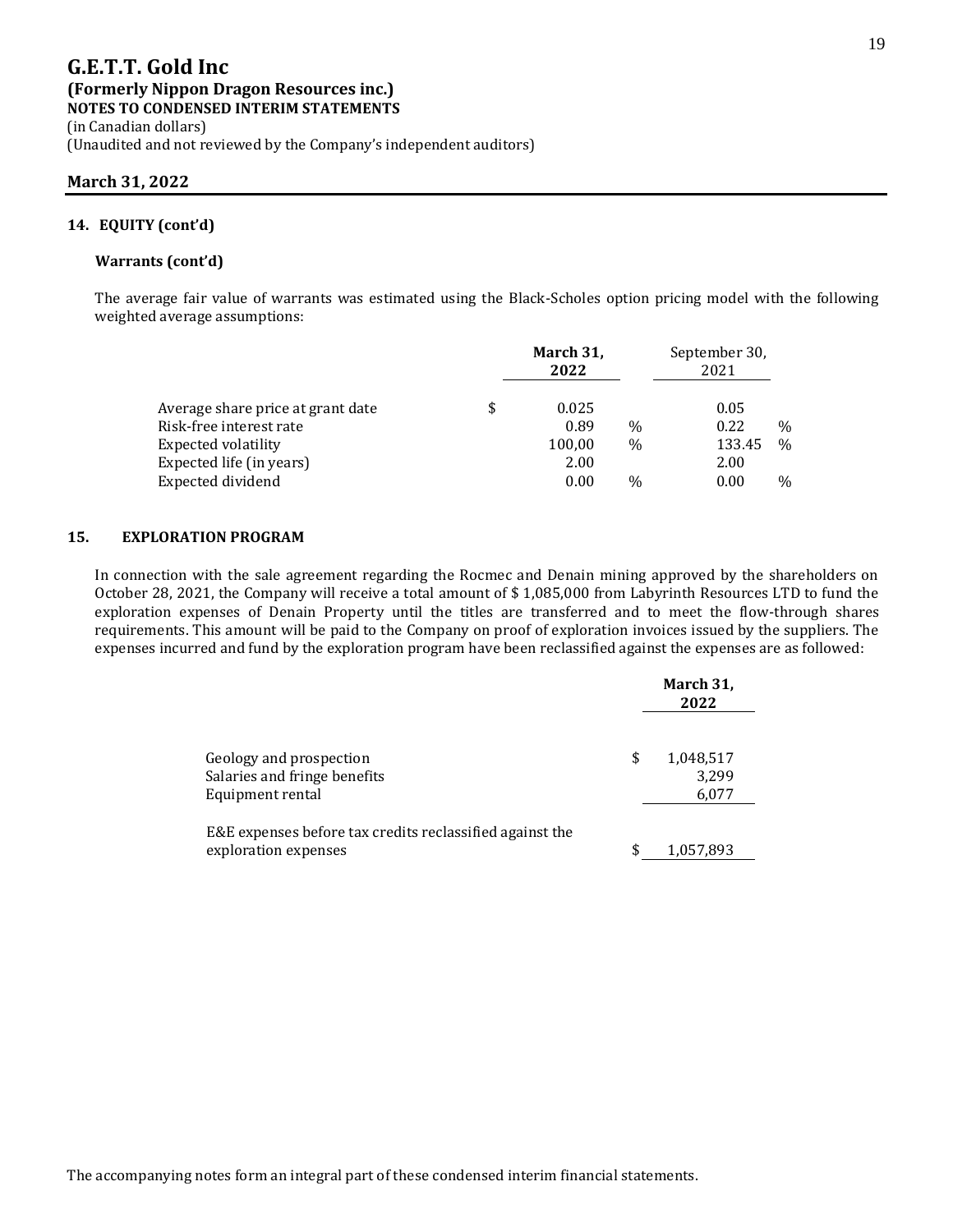(in Canadian dollars)

(Unaudited and not reviewed by the Company's independent auditors)

### **March 31, 2022**

### **16. EXPLORATION AND EVALUATION EXPENSES**

|                                                                                                        | 3-month<br>period<br>ended March<br>31, 2022 |    | 3-month<br>period<br>ended March 31<br>2021 |    | 6-month<br>period ended<br>March 31,<br>2022 |    | 6-month<br>period ended<br>March<br>31,2021 |  |
|--------------------------------------------------------------------------------------------------------|----------------------------------------------|----|---------------------------------------------|----|----------------------------------------------|----|---------------------------------------------|--|
| Geology and prospection<br>Salaries and fringe benefits<br>Equipment rental<br>Maintenance and repairs | \$<br>1,691<br>7,500<br>3,785                | \$ | 770,127<br>438,834<br>27,659<br>52,252      | \$ | 8.743<br>14,171<br>14,060<br>75,522          | \$ | 1,209,021<br>978,865<br>54,634<br>94,855    |  |
| E&E expenses before tax credits<br>Recovery of tax credits                                             | 12,976<br>189,023                            |    | 1,288,872<br>103,829                        |    | 112,496<br>189,023                           |    | 2,337,375<br>103,829                        |  |
| E&E expenses                                                                                           | \$<br>176.047                                | \$ | 1,185,043                                   | \$ | 76,527                                       |    | 2,233,546                                   |  |

### **17. RESEARCH AND DEVELOPMENT EXPENSES**

|                          |   | 3-month<br>period<br>ended March<br>31, 2022 |  | 3-month<br>period<br>ended March 31<br>2021 |  | 6-month<br>period ended<br>March 31,<br>2022 |   | 6-month<br>period ended<br>March<br>31, 2021 |  |
|--------------------------|---|----------------------------------------------|--|---------------------------------------------|--|----------------------------------------------|---|----------------------------------------------|--|
| Consultants<br>Purchases |   | 49.267<br>304                                |  | $\overline{\phantom{a}}$                    |  | 53,617<br>304                                | S |                                              |  |
| R&D expenses             | Ж | 49 5 71                                      |  | $\overline{\phantom{a}}$                    |  | 53.921                                       |   | $\overline{\phantom{a}}$                     |  |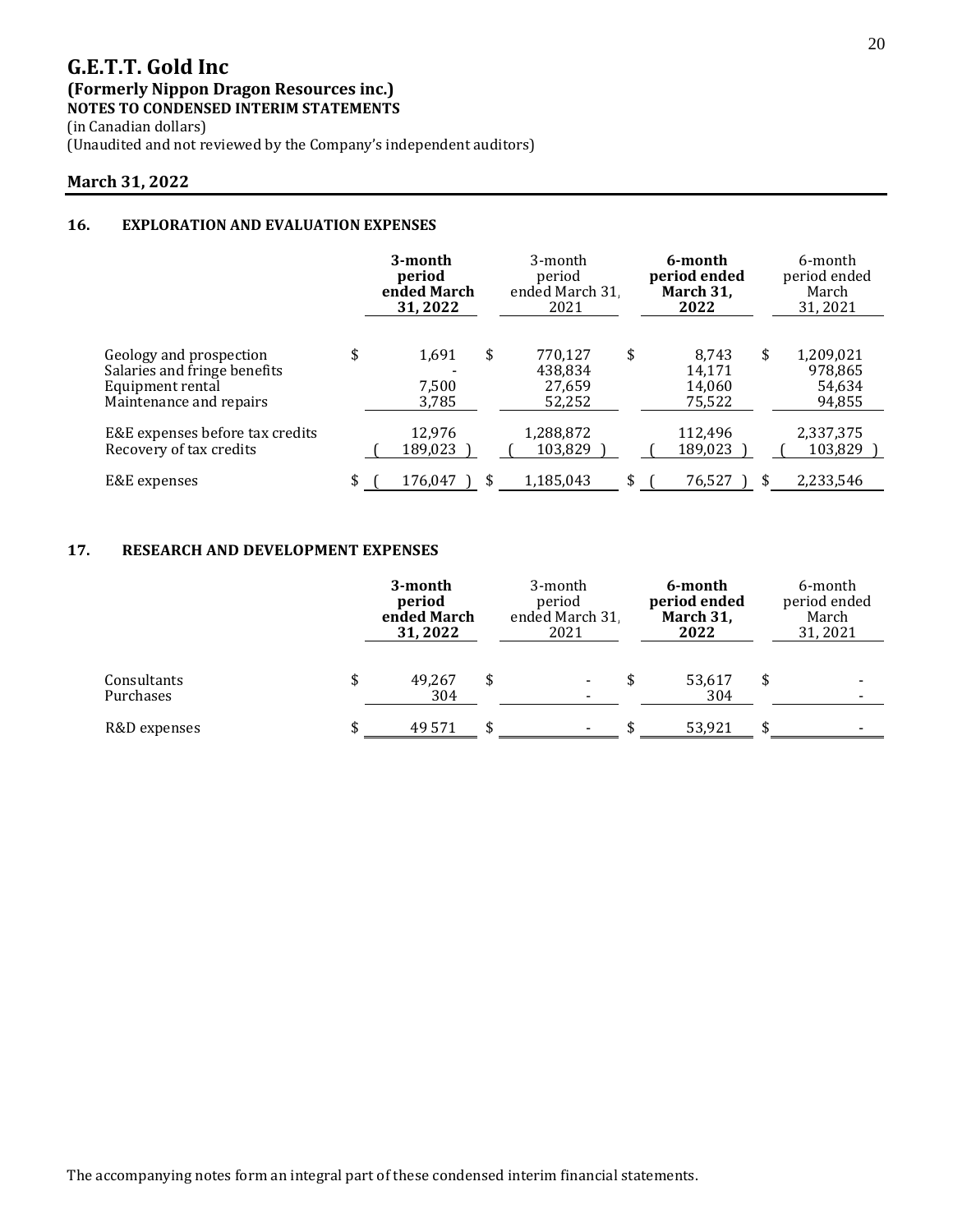(in Canadian dollars) (Unaudited and not reviewed by the Company's independent auditors)

### **March 31, 2022**

### **18. NATURE OF LOSS (INCOME) AND COMPREHENSIVE LOSS (INCOME)**

|                                                     |    | 3-month period<br>ended March 31,<br>2022 |    |         |    | 3-month period<br>ended March 31,<br>2021 |    | 6-month period<br>ended March 31,<br>2022 |  | 6-month period<br>ended March 31,<br>2021 |  |
|-----------------------------------------------------|----|-------------------------------------------|----|---------|----|-------------------------------------------|----|-------------------------------------------|--|-------------------------------------------|--|
| <b>GENERAL AND ADMINSTRATIVE</b><br><b>EXPENSES</b> |    |                                           |    |         |    |                                           |    |                                           |  |                                           |  |
| Salaries and fringe benefits                        | \$ | 65,545                                    | \$ | 70,626  | \$ | 152,806                                   | \$ | 138,339                                   |  |                                           |  |
| Stock-bases compensation                            |    |                                           |    |         |    | 219,423                                   |    |                                           |  |                                           |  |
| Taxes and permits                                   |    | 703                                       |    | 138     |    | 703                                       |    | 3,294                                     |  |                                           |  |
| Insurance                                           |    | 5,397                                     |    | 8,727   |    | 12,367                                    |    | 17,453                                    |  |                                           |  |
| Trustee fees and registration                       |    | 5.934                                     |    | 9.551   |    | 11.236                                    |    | 12.740                                    |  |                                           |  |
| Professional fees                                   |    | 131.775                                   |    | 136.056 |    | 253,027                                   |    | 320.270                                   |  |                                           |  |
| Stationary and office expenses                      |    | 8,834                                     |    | 7,376   |    | 13,831                                    |    | 13,487                                    |  |                                           |  |
| Travelling and promotion                            |    | 9,551                                     |    | 25,157  |    | 24,227                                    |    | 42,892                                    |  |                                           |  |
| Depreciation of property, plant and                 |    |                                           |    |         |    |                                           |    |                                           |  |                                           |  |
| equipment                                           |    | 17.298                                    |    | 36,425  |    | 34,467                                    |    | 69,787                                    |  |                                           |  |
| Depreciation of right-of-use assets                 |    |                                           |    | 67,330  |    | 1,391                                     |    | 151,238                                   |  |                                           |  |
|                                                     |    | 245.037                                   |    | 361.386 | \$ | 723.478                                   | S  | 769.500                                   |  |                                           |  |

|                                                                           | 3-month period<br>ended March 31,<br>2022 |    | 3-month period<br>ended March 31,<br>2021 |           | 6-month period<br>ended March 31,<br>2022 |             |    | 6-month period<br>ended March 31,<br>2021 |
|---------------------------------------------------------------------------|-------------------------------------------|----|-------------------------------------------|-----------|-------------------------------------------|-------------|----|-------------------------------------------|
| OTHER EXPENSES (INCOME)                                                   |                                           |    |                                           |           |                                           |             |    |                                           |
| Financing charges and other<br>interests<br>Gain on settlement of account | 148,188                                   |    |                                           | 2,877)    |                                           | 174,078     |    | 13,027)                                   |
| payable                                                                   |                                           |    |                                           |           |                                           |             |    | 59,192)                                   |
| Interest on lease obligation                                              |                                           |    |                                           | 26,060    |                                           | 524         |    | 63,888                                    |
| Government subsidy                                                        |                                           |    |                                           | 106,511 ) |                                           |             |    | 119,819)                                  |
| Loss on disposal of other assets                                          |                                           |    |                                           |           |                                           |             |    | 542                                       |
| Loss on advance write-off                                                 |                                           |    |                                           |           |                                           |             |    | 1,785                                     |
| Loss on disposal of asset held for<br>sales<br>Gain on disposal of mining |                                           |    |                                           |           |                                           | 69,178      |    |                                           |
| properties (note 3)<br>Gain on settlement of long-term                    | 21,705 )                                  |    |                                           |           |                                           | 12,836,730) |    |                                           |
| debt (note 3)<br>Unrealized gain on revaluation of                        |                                           |    |                                           |           |                                           | 388,611)    |    |                                           |
| gold ounces receivable (note 3)<br>Loss (gain) on termination of          | 1,225,435 )                               |    |                                           |           |                                           | 1,487,435)  |    |                                           |
| lease agreement                                                           | 781)                                      |    |                                           | 125,560   |                                           | 5,704)      |    | 125,560                                   |
| Gain on debt settlement                                                   | 5,833                                     |    |                                           |           |                                           | 5,833)      |    |                                           |
|                                                                           | \$<br>1,105,566 )                         | \$ |                                           | 42,232    | \$                                        | 14,480,533  | \$ | 263)                                      |

The accompanying notes form an integral part of these condensed interim financial statements.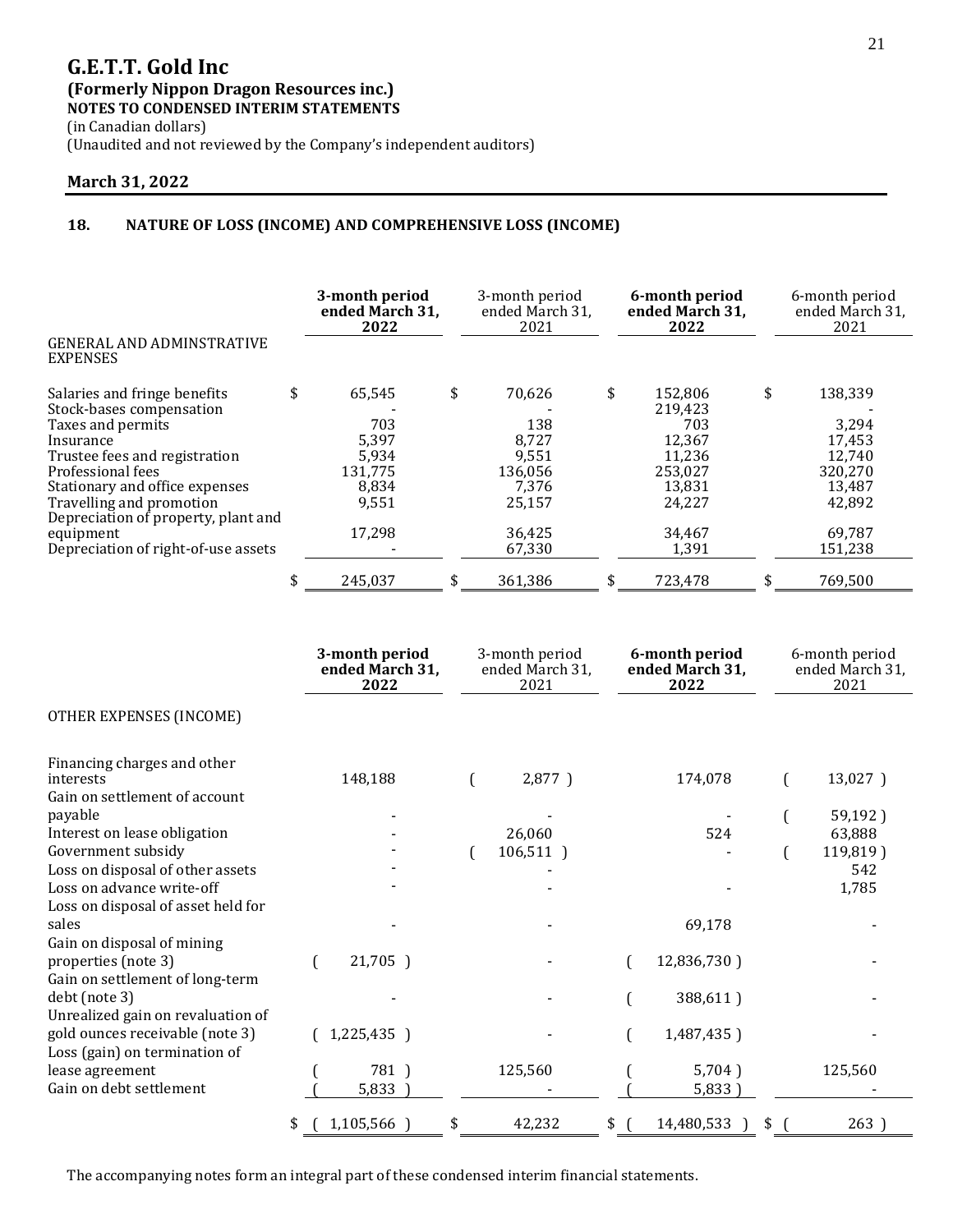(in Canadian dollars) (Unaudited and not reviewed by the Company's independent auditors)

### **March 31, 2022**

### **19. FINANCIAL INSTRUMENTS**

#### **Fair value**

The carrying value and fair value of financial instruments presented in the condensed interim statement of financial position are as follows:

|                                                                                   | March 31, 2022            |    |                     |    | September 30, 2021 |    |            |  |  |
|-----------------------------------------------------------------------------------|---------------------------|----|---------------------|----|--------------------|----|------------|--|--|
|                                                                                   | Carrying<br>value         |    | Fair value          |    | Carrying<br>value  |    | Fair value |  |  |
| <b>Financial assets (loans and</b><br>receivables)                                |                           |    |                     |    |                    |    |            |  |  |
| Cash                                                                              | \$<br>335,429             | \$ | 335,429             | \$ | 191,351            | \$ | 191,351    |  |  |
| Accounts receivable and other<br>receivables                                      | 227,014                   |    | 227,014             |    | 38,623             |    | 38,623     |  |  |
| Balance of sales price to be received                                             |                           |    |                     |    |                    |    |            |  |  |
| in connection with the sale of mining<br>properties                               | 2,699,361                 |    | 2,699,361           |    |                    |    |            |  |  |
|                                                                                   | \$3,261,804               | \$ | 3,261,804           | \$ | 229,974            | \$ | 229,974    |  |  |
| <b>Financial assets (FVTPL)</b>                                                   |                           |    |                     |    |                    |    |            |  |  |
| Investment in a mining company<br>Ounce of gold to be received                    | 3,000<br>\$<br>12,025,553 | \$ | 3,000<br>12,025,553 | \$ | 2,800              | \$ | 2,800      |  |  |
|                                                                                   | \$10,028,553              | \$ | 10,028,553          | \$ | 2,800              | \$ | 2,800      |  |  |
| <b>Financial liabilities</b><br><b>Financial liabilities at amortized</b><br>cost |                           |    |                     |    |                    |    |            |  |  |
| Accounts payable                                                                  | \$2,827,192               | \$ | 2,827,192           | \$ | 4,006,938          | \$ | 4,006,938  |  |  |
| Loans                                                                             | 21,799                    |    | 21,799              |    | 20,110             |    | 20,110     |  |  |
| Liabilities related to intangible assets                                          | 302,175                   |    | 302,175             |    |                    |    |            |  |  |
| Debts                                                                             | 35,058                    |    | 35,058              |    | 631,882            |    | 631,882    |  |  |
| Debentures                                                                        | 2,063,617                 |    | 2,063,617           |    | 537,500            |    | 537,500    |  |  |
|                                                                                   | \$2,529,841               | \$ | 2,529,841           | \$ | 5,196,430          |    | 5,196,430  |  |  |

In determining fair value, the Company uses observable data based on different levels which are defined as follows:

- First level includes quoted prices (unadjusted) in an active market of identical assets or liabilities;
- Second level includes data that are not based on observable inputs other than quoted prices included in the first level; • Third level includes data that are not based on observable market data.

The carrying value of cash, accounts receivable and other receivables, accounts payable, loans and indemnities payable to subscribers are considered to be a reasonable approximation of fair value because of the short-term maturity of these instruments. (Level 1)

Investment in a mining company is recorded at fair value at the end of each reporting period. (Level 1)

The carrying value of debts and debentures is considered to be a reasonable approximation of fair value as they are all past their maturity date. (Level 2)

The accompanying notes form an integral part of these condensed interim financial statements.